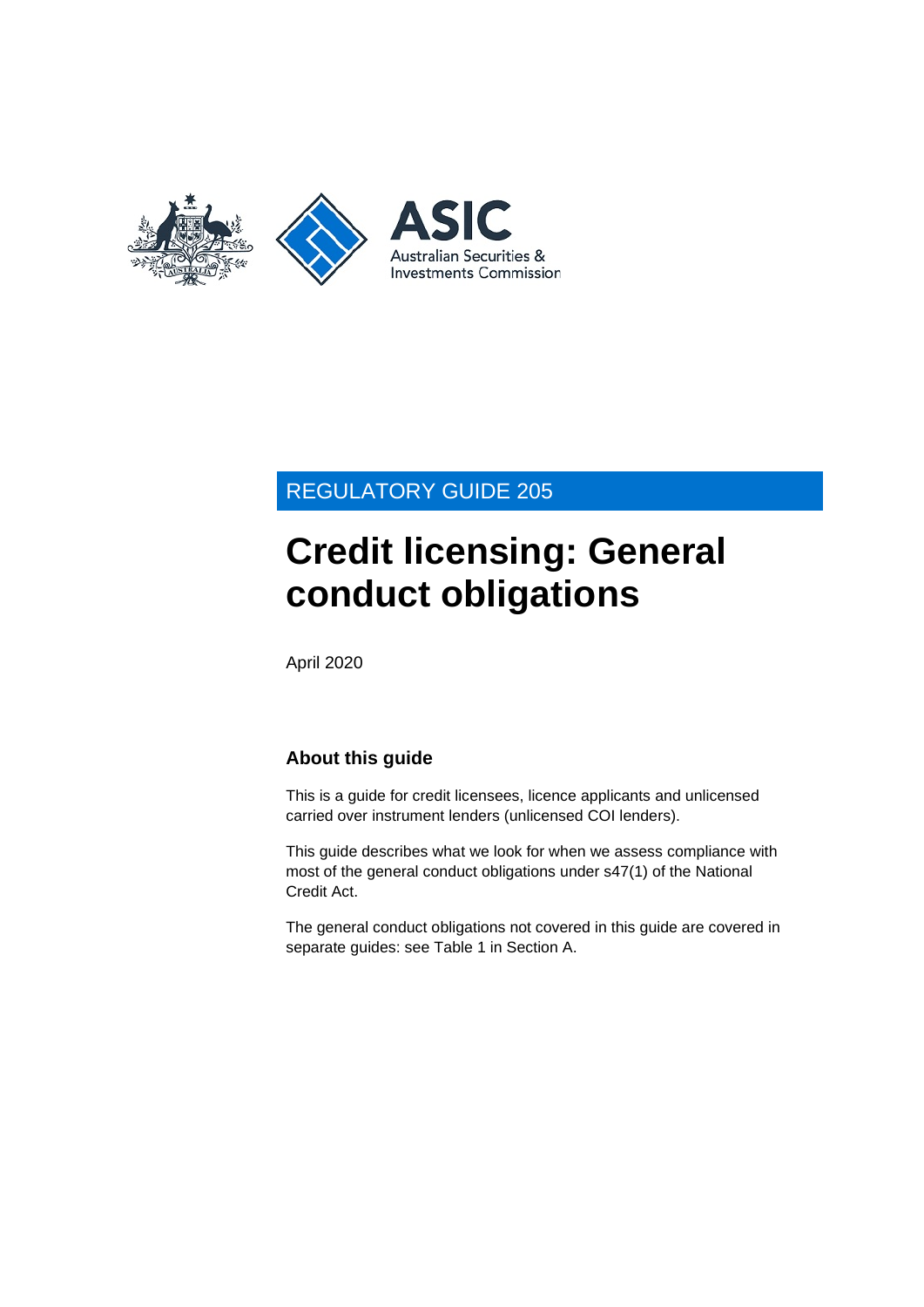#### **About ASIC regulatory documents**

In administering legislation ASIC issues the following types of regulatory documents.

**Consultation papers**: seek feedback from stakeholders on matters ASIC is considering, such as proposed relief or proposed regulatory guidance.

**Regulatory guides**: give guidance to regulated entities by:

- explaining when and how ASIC will exercise specific powers under legislation
- explaining how ASIC interprets the law
- describing the principles underlying ASIC's approach
- giving practical guidance (e.g. describing the steps of a process such as applying for a licence or giving practical examples of how regulated entities may decide to meet their obligations).

**Information sheets**: provide concise guidance on a specific process or compliance issue or an overview of detailed guidance.

**Reports**: describe ASIC compliance or relief activity or the results of a research project.

#### **Document history**

This guide was issued in April 2020 and is based on legislation and regulations as at the date of issue. In July 2021 we made minor updates to [Table 1,](#page-4-0) [RG 205.89](#page-24-0) and [Table 4](#page-33-0) and added [RG 205.100](#page-26-0)[–RG 205.103](#page-26-1) to reflect the ASIC *Reference checking and information sharing protocol*. We also updated [Table 1](#page-4-0) to refer to new [Regulatory Guide](https://asic.gov.au/regulatory-resources/find-a-document/regulatory-guides/rg-271-internal-dispute-resolution/) 271 *Internal dispute resolution* (RG 271).

Previous versions:

 Superseded Regulatory Guide 205, issued December 2009, reissued June 2010

#### **Disclaimer**

This guide does not constitute legal advice. We encourage you to seek your own professional advice to find out how the credit legislation and other applicable laws apply to you, as it is your responsibility to determine your obligations.

Examples in this guide are purely for illustration; they are not exhaustive and are not intended to impose or imply particular rules or requirements.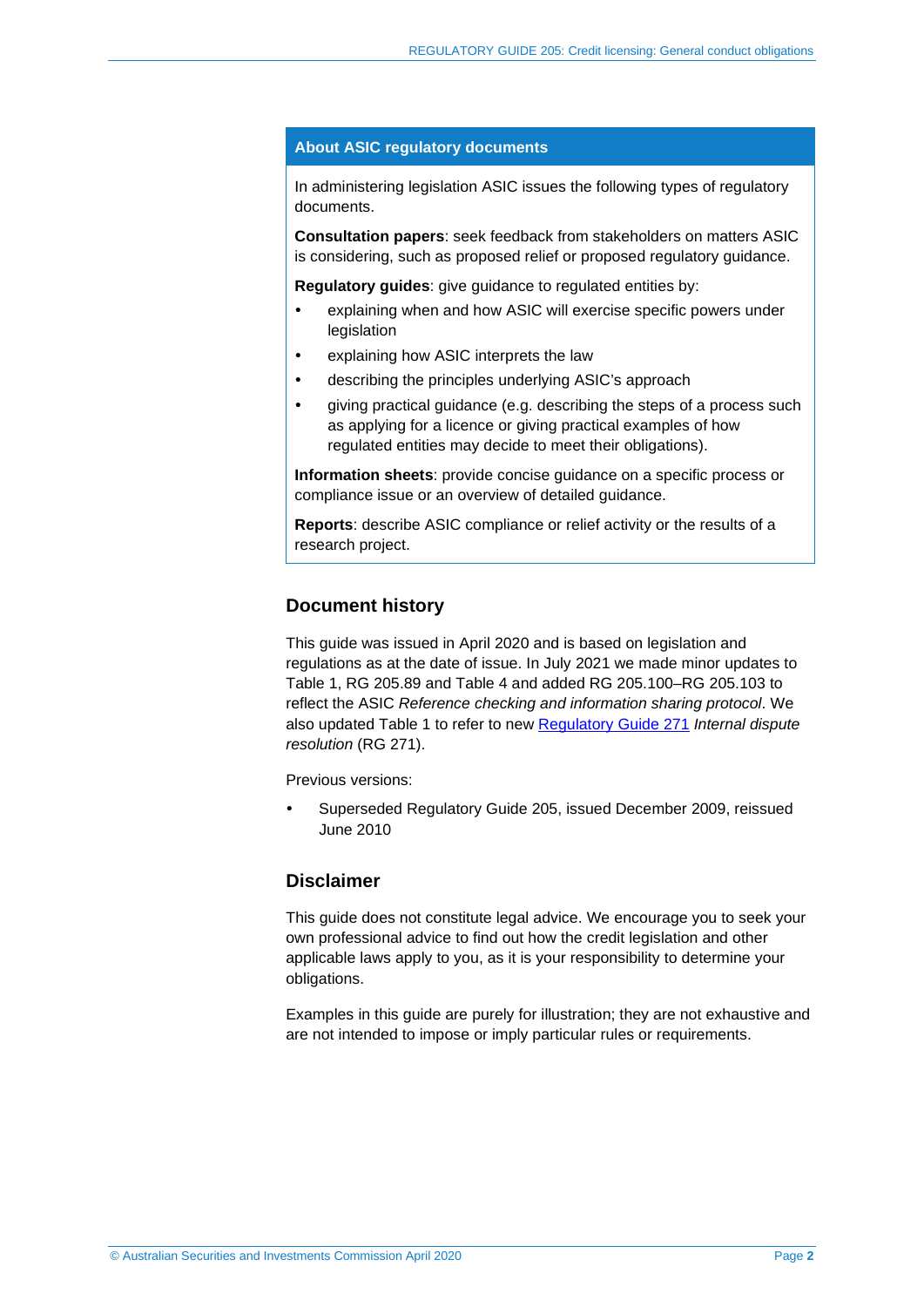## **Contents**

| A | Overview                                                           |  |
|---|--------------------------------------------------------------------|--|
|   |                                                                    |  |
|   | When do you need to comply with the general conduct obligations? 7 |  |
|   |                                                                    |  |
|   |                                                                    |  |
| В |                                                                    |  |
|   | What you need to do depends on the nature, scale and complexity    |  |
|   | You must have measures for ensuring you comply with your           |  |
|   | You can outsource functions, but not your responsibility  15       |  |
|   |                                                                    |  |
| C |                                                                    |  |
|   |                                                                    |  |
|   |                                                                    |  |
|   | Our approach to the broad compliance obligations 19                |  |
|   |                                                                    |  |
| D |                                                                    |  |
|   |                                                                    |  |
|   |                                                                    |  |
| Е |                                                                    |  |
|   | Obligations of a credit licensee regarding its representatives 25  |  |
|   | Monitoring and supervision of your representatives 26              |  |
| F |                                                                    |  |
|   |                                                                    |  |
|   |                                                                    |  |
|   |                                                                    |  |
|   | Appendix: Designing and testing your measures  31                  |  |
|   |                                                                    |  |
|   |                                                                    |  |
|   |                                                                    |  |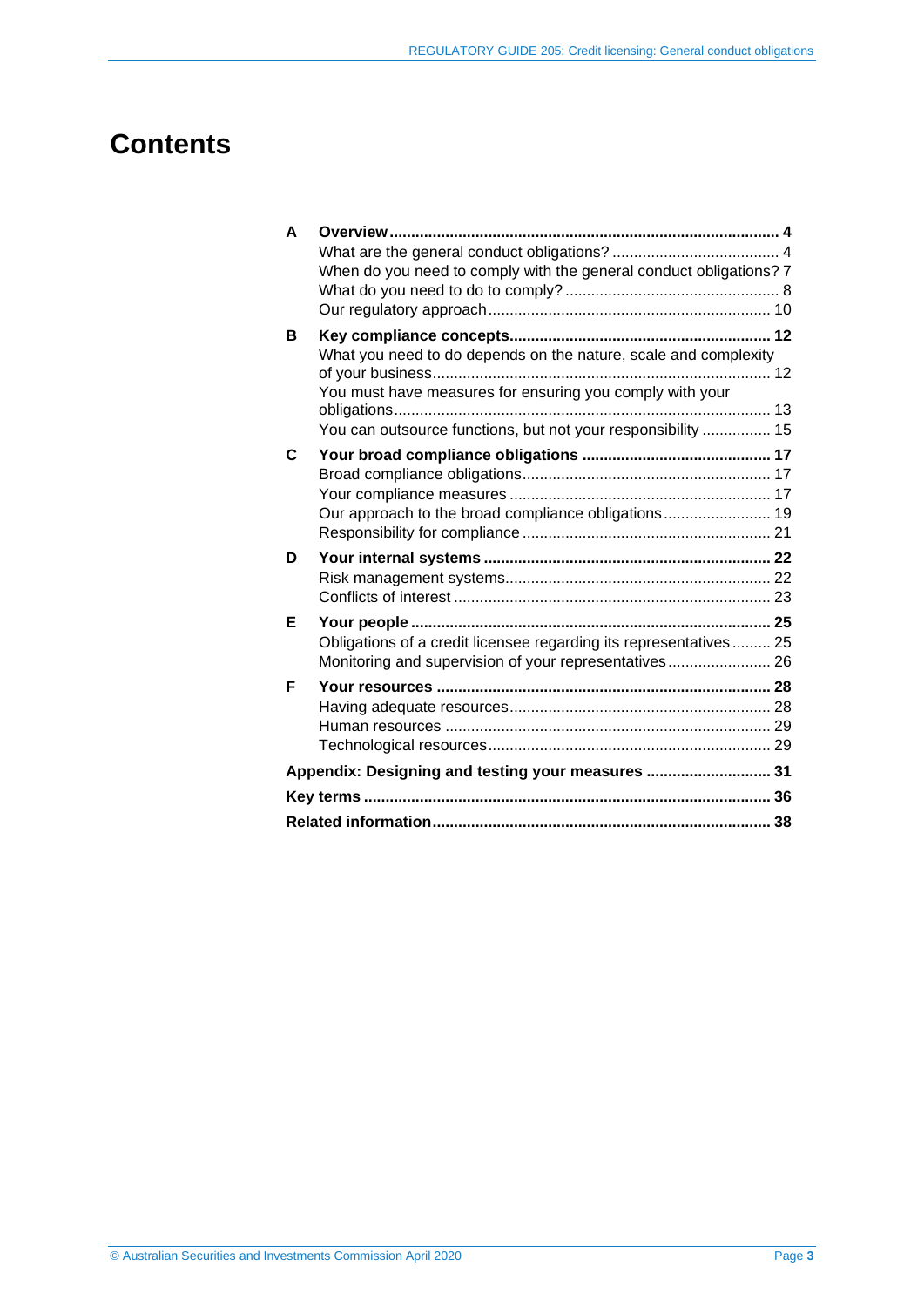## <span id="page-3-0"></span>**A Overview**

#### **Key points**

Credit licensees must comply with the general conduct obligations and licence applicants must be able to demonstrate in their licence application that they can comply with these general conduct obligations: see [RG 205.1](#page-3-2)[–RG 205.10.](#page-7-1)

As a credit licensee or licence applicant, you are responsible for deciding how to comply with the general conduct obligations: see [RG 205.12–](#page-7-2)[RG 205.14.](#page-7-3)

An unlicensed carried over instrument lender must comply with a modified set of general conduct obligations as set out in s47 of the *National Consumer Credit Protection Act 2009* (National Credit Act), as modified by the National Consumer Credit Protection Regulations 2010 (National Credit Regulations).

Some general conduct obligations are also civil penalty provisions: see RG [205.5–](#page-6-1)[RG 205.7.](#page-6-2)

To help you comply, this regulatory guide:

- outlines key compliance concepts that apply to all of the general conduct obligations (see Section [B\)](#page-11-0);
- describes what we look for when we assess compliance with various general conduct obligations (see Sections [C](#page-16-0) to [F\)](#page-27-0); and
- includes questions to help you design and test your measures for complying with the general conduct obligations (see the appendix).

## <span id="page-3-2"></span><span id="page-3-1"></span>**What are the general conduct obligations?**

RG 205.1 Credit licensees have general conduct obligations under s47(1) of the National Credit Act. This guide does not cover all of the general conduct obligations. Some general conduct obligations are covered in separate guides: see [Table 1.](#page-4-0)

> Note 1: All section references in this guide are to the National Credit Act unless otherwise specified.

Note 2: Credit licensees must also comply with the responsible lending obligations in Ch 3 of the National Credit Act: see [Regulatory Guide 209](https://asic.gov.au/regulatory-resources/find-a-document/regulatory-guides/rg-209-credit-licensing-responsible-lending-conduct/) *Credit licensing: Responsible lending conduct* (RG 209).

Note 3: For information specific to the needs of small business: see [Information](https://asic.gov.au/for-finance-professionals/credit-licensees/applying-for-and-managing-your-credit-licence/guidance-for-small-credit-businesses/)  [Sheet](https://asic.gov.au/for-finance-professionals/credit-licensees/applying-for-and-managing-your-credit-licence/guidance-for-small-credit-businesses/) 97 *Guidance for small credit businesses* (INFO 97).

RG 205.2 If you ceased offering new credit contracts or consumer leases before 1 July 2010 but continue to be a lender or lessor in relation to credit contracts or consumer leases entered into by you before 1 July 2010 and you do not hold an Australian credit licence (credit licence), you will be regulated as an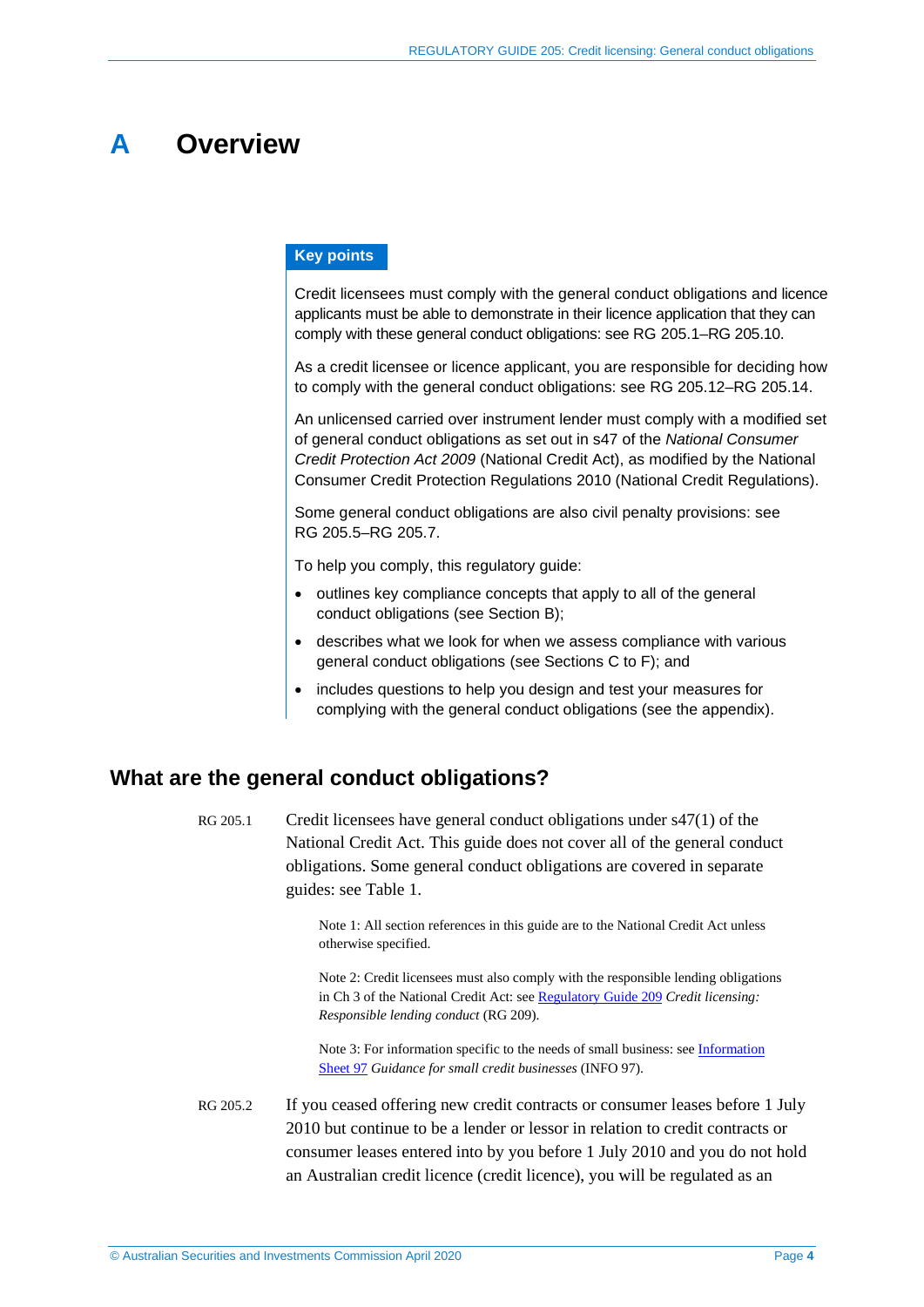unlicensed carried over instrument lender (unlicensed COI lender). You will need to comply with a broadly similar set of general conduct obligations. For more information about carried over instrument lenders (COI lenders), see [RG 205.15.](#page-8-0)

Note: A 'carried over instrument' is a contract or other instrument that was made and in force, and to which an old Credit Code applied, immediately before 1 July 2010: see s4 of the *National Consumer Credit Protection (Transitional and Consequential Provisions) Act 2009*.

| <b>Obligation</b>                                                 | <b>Description/section</b>                                                                                                                                                                                                                                       | Where to find our guidance |
|-------------------------------------------------------------------|------------------------------------------------------------------------------------------------------------------------------------------------------------------------------------------------------------------------------------------------------------------|----------------------------|
| Your broad compliance obligations                                 |                                                                                                                                                                                                                                                                  |                            |
| Engaging in credit<br>activities efficiently,<br>honestly, fairly | You must do all things necessary to ensure that the<br>credit activities authorised by your licence are<br>engaged in efficiently, honestly and fairly: see<br>s47(1)(a)                                                                                         | Section C of this guide    |
| Complying with the<br>conditions on your<br>licence               | You must comply with the conditions on your licence:<br>see $s47(1)(c)$                                                                                                                                                                                          | Section C of this guide    |
| Complying with<br>relevant laws                                   | You must comply with the credit legislation: see<br>s47(1)(d)                                                                                                                                                                                                    | Section C of this guide    |
|                                                                   | You must comply with any other obligations that are<br>prescribed by the regulations: see s47(1)(m)                                                                                                                                                              |                            |
| Your internal systems                                             |                                                                                                                                                                                                                                                                  |                            |
| Risk management<br>systems                                        | Unless you are a body regulated by the Australian<br>Prudential Regulation Authority (APRA), you must<br>have adequate risk management systems: see<br>s47(1)(l)(ii)                                                                                             | Section D of this guide    |
| Conflicts of interest                                             | You must have in place adequate arrangements to<br>ensure that your clients are not disadvantaged by any<br>conflict of interest that may arise wholly or partly in<br>relation to credit activities engaged in by you or your<br>representatives: see s47(1)(b) | Section D of this guide    |

<span id="page-4-0"></span>**Table 1: General conduct obligations of credit licensees**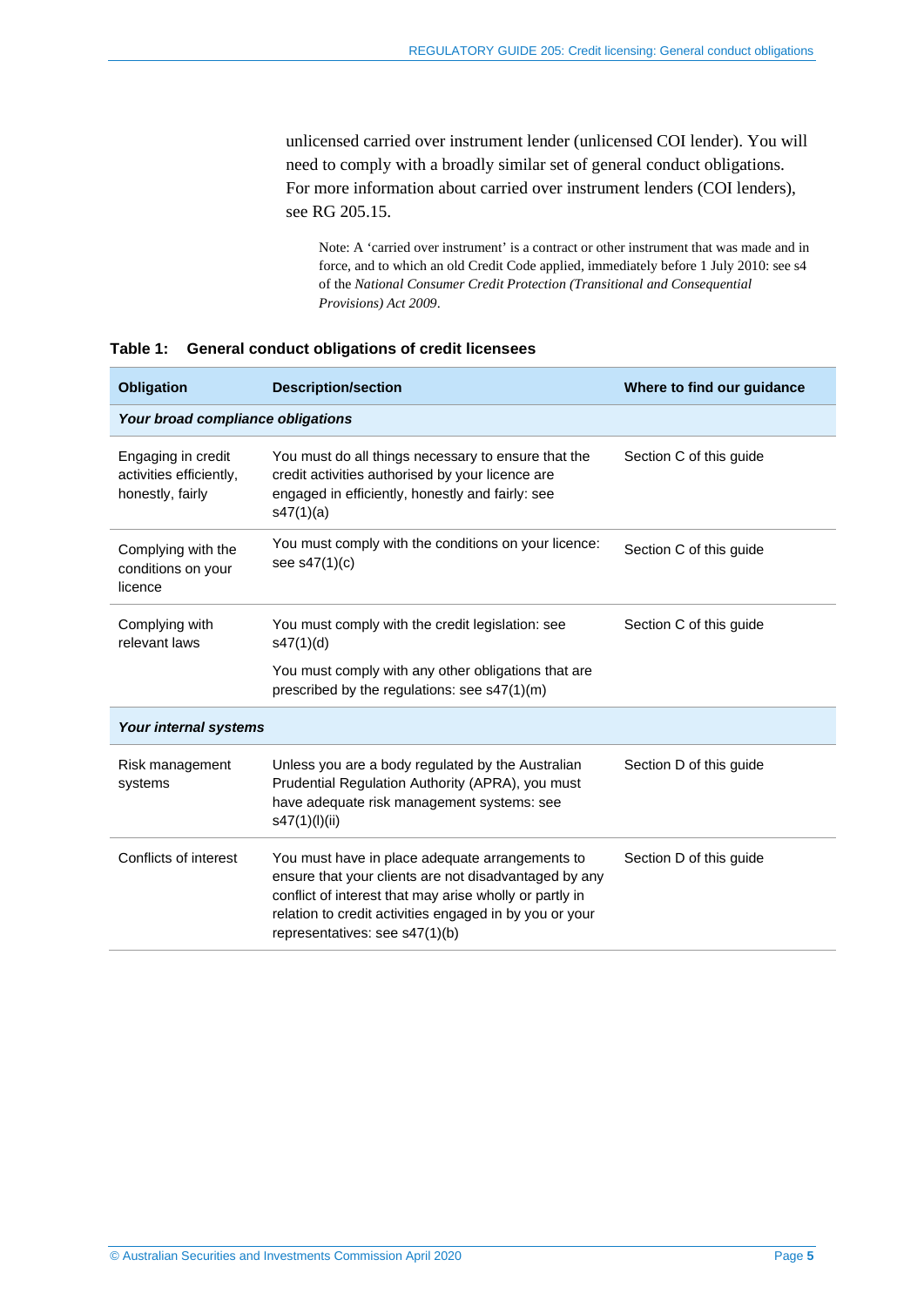| <b>Obligation</b>                                              | <b>Description/section</b>                                                                                                                                                                                                                                                                                                                                                                                                          | Where to find our guidance                                                                                                                                                                                                                                                                                                                                                                                                                                      |
|----------------------------------------------------------------|-------------------------------------------------------------------------------------------------------------------------------------------------------------------------------------------------------------------------------------------------------------------------------------------------------------------------------------------------------------------------------------------------------------------------------------|-----------------------------------------------------------------------------------------------------------------------------------------------------------------------------------------------------------------------------------------------------------------------------------------------------------------------------------------------------------------------------------------------------------------------------------------------------------------|
| Dispute resolution                                             | You must have an internal dispute resolution<br>procedure that:<br>• complies with standards and requirements made or<br>approved by ASIC in accordance with the<br>regulations (see s47(1)(h)(i)); and<br>• covers disputes in relation to credit activities<br>engaged in by you or your representatives (see<br>s47(1)(h)(ii))<br>You must be a member of the Australian Financial<br>Complaints Authority (AFCA): see s47(1)(i) | <b>Regulatory Guide 165 Licensing:</b><br>Internal and external dispute<br>resolution (RG 165)<br>Note: RG 165 applies to complaints<br>received by financial firms before<br>5 October 2021, when Regulatory<br>Guide 271 Internal dispute<br>resolution (RG 271) comes into<br>effect. We will withdraw RG 165 on<br>5 October 2022.<br>Section B of Regulatory Guide<br>267 Oversight of the Australian<br><b>Financial Complaints Authority</b><br>(RG 267) |
| Your people                                                    |                                                                                                                                                                                                                                                                                                                                                                                                                                     |                                                                                                                                                                                                                                                                                                                                                                                                                                                                 |
| Ensuring your<br>representatives<br>comply                     | You must take reasonable steps to ensure that your<br>representatives comply with the credit legislation: see<br>s47(1)(e)                                                                                                                                                                                                                                                                                                          | Section E of this guide                                                                                                                                                                                                                                                                                                                                                                                                                                         |
| Reference checking<br>and information<br>sharing               | You must comply with the ASIC Reference checking<br>and information sharing protocol (ASIC protocol) in<br>relation to prospective representatives who will act as<br>mortgage brokers or financial advisers: see s47(1)(ea)                                                                                                                                                                                                        | Section E of this guide<br>Information Sheet 257 ASIC<br>reference checking and<br>information sharing protocol<br>(INFO 257)                                                                                                                                                                                                                                                                                                                                   |
| Training and<br>individual<br>competence                       | You must ensure that your representatives are<br>adequately trained, and are competent, to engage in<br>the credit activities authorised by your licence: see<br>s47(1)(g)                                                                                                                                                                                                                                                          | <b>Regulatory Guide 206 Credit</b><br>licensing: Competence and<br>training (RG 206)                                                                                                                                                                                                                                                                                                                                                                            |
| Organisational<br>competence                                   | You must maintain the competence to engage in the<br>credit activities authorised by your licence: see s47(f)                                                                                                                                                                                                                                                                                                                       | <b>RG 206</b>                                                                                                                                                                                                                                                                                                                                                                                                                                                   |
| <b>Your resources</b>                                          |                                                                                                                                                                                                                                                                                                                                                                                                                                     |                                                                                                                                                                                                                                                                                                                                                                                                                                                                 |
| Adequate resources                                             | Unless you are a body regulated by APRA, you must<br>have available adequate resources (including<br>financial, technological and human resources) to<br>engage in the credit activities authorised by your<br>licence and to carry out supervisory arrangements:<br>see s47(1)(l)(i)                                                                                                                                               | Section F of this guide<br><b>Regulatory Guide 207 Credit</b><br>licensing: Financial<br>requirements (RG 207)                                                                                                                                                                                                                                                                                                                                                  |
| Compensation<br>arrangements                                   | You must have compensation arrangements in<br>accordance with s48: see s47(1)(j)                                                                                                                                                                                                                                                                                                                                                    | <b>Regulatory Guide 210</b><br>Compensation and insurance<br>arrangements for credit<br>licensees (RG 210)                                                                                                                                                                                                                                                                                                                                                      |
| Ensuring compliance<br>with the general<br>conduct obligations | You must have adequate arrangements and systems to<br>ensure compliance with your obligations under s47(1),<br>and a written plan that documents those arrangements<br>and systems: see s47(1)(k)                                                                                                                                                                                                                                   | Section B of this guide and the<br>appendix                                                                                                                                                                                                                                                                                                                                                                                                                     |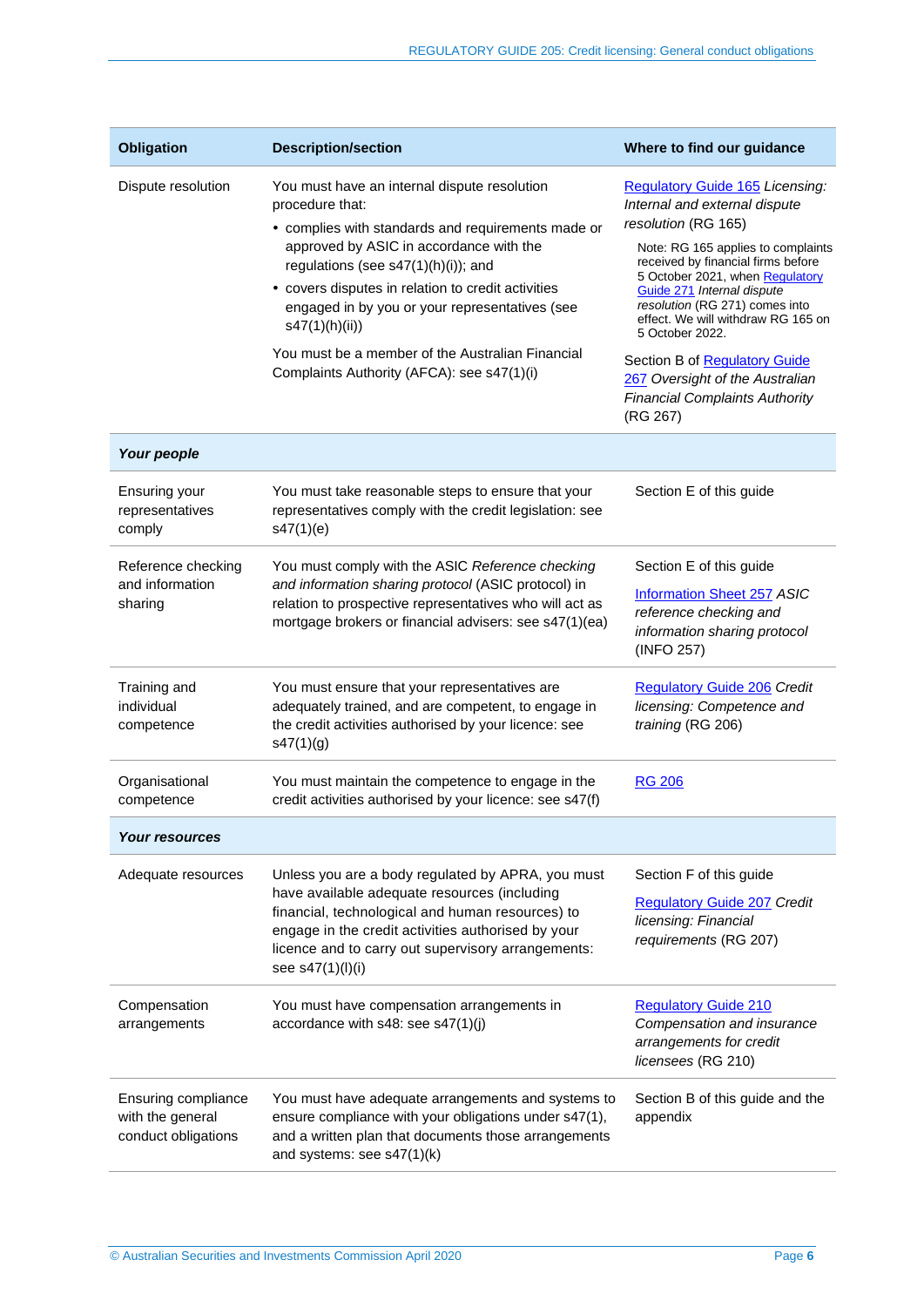## <span id="page-6-0"></span>**When do you need to comply with the general conduct obligations?**

RG 205.3 You must comply with the general conduct obligations from the time your credit licence is granted (or if you are an unlicensed COI lender) and on an ongoing basis. If we have reason to believe that you are not complying with your obligations, we may take administrative action, which could include suspending or cancelling your licence, or imposing additional licence conditions: see s45(1) and 55.

> Note: See [Information Sheet 104](https://asic.gov.au/regulatory-resources/credit/credit-general-conduct-obligations/faqs-complying-with-your-credit-obligations/) *FAQs: Complying with your credit obligations* (INFO 104) for further information.

- RG 205.4 If we conduct a surveillance visit on your business, we may check your ongoing compliance with the general conduct obligations, including the measures you have for ensuring compliance.
- <span id="page-6-1"></span>RG 205.5 Some general conduct obligations (i.e. those in s47(1)(a), (b), (e), (ea), (f),  $(g)$ , (h), (i), (i), (k), (l) and (m)) are also civil penalty provisions: see s47(4).

Note: Civil penalties were included when the National Credit Act was amended on 13 March 2019 by the *Treasury Laws Amendment (Strengthening Corporate and Financial Sector Penalties) Act 2019*.

- RG 205.6 If an individual breaches any of these civil penalty provisions, the maximum penalty is the greater of:
	- (a) 5,000 penalty units; and
	- (b) three times the benefit obtained and detriment avoided.

Note: See [www.asic.gov.au/penalties](http://www.asic.gov.au/penalties) for more information about penalties, including the value of a penalty unit.

- <span id="page-6-2"></span>RG 205.7 If a body corporate breaches any of these civil penalty provisions, the maximum penalty is the greater of:
	- (a) 50,000 penalty units;
	- (b) three times the benefit obtained and detriment avoided; and
	- (c) 10% of the annual turnover for the 12-month period ending at the end of the month in which the body corporate contravened, or began to contravene, but no more than 2.5 million penalty units.

Note: See [www.asic.gov.au/penalties](http://www.asic.gov.au/penalties) for more information about penalties, including the value of a penalty unit.

#### **Applying for a licence**

RG 205.8 If you are applying for a credit licence, you must be able to show that you can comply with the general conduct obligations from the time you are granted a licence, and on an ongoing basis: see s47(1)(k).

> Note: If you are also an Australian financial services (AFS) licensee, you must be able to show that you can comply with the general obligations for AFS licence holders from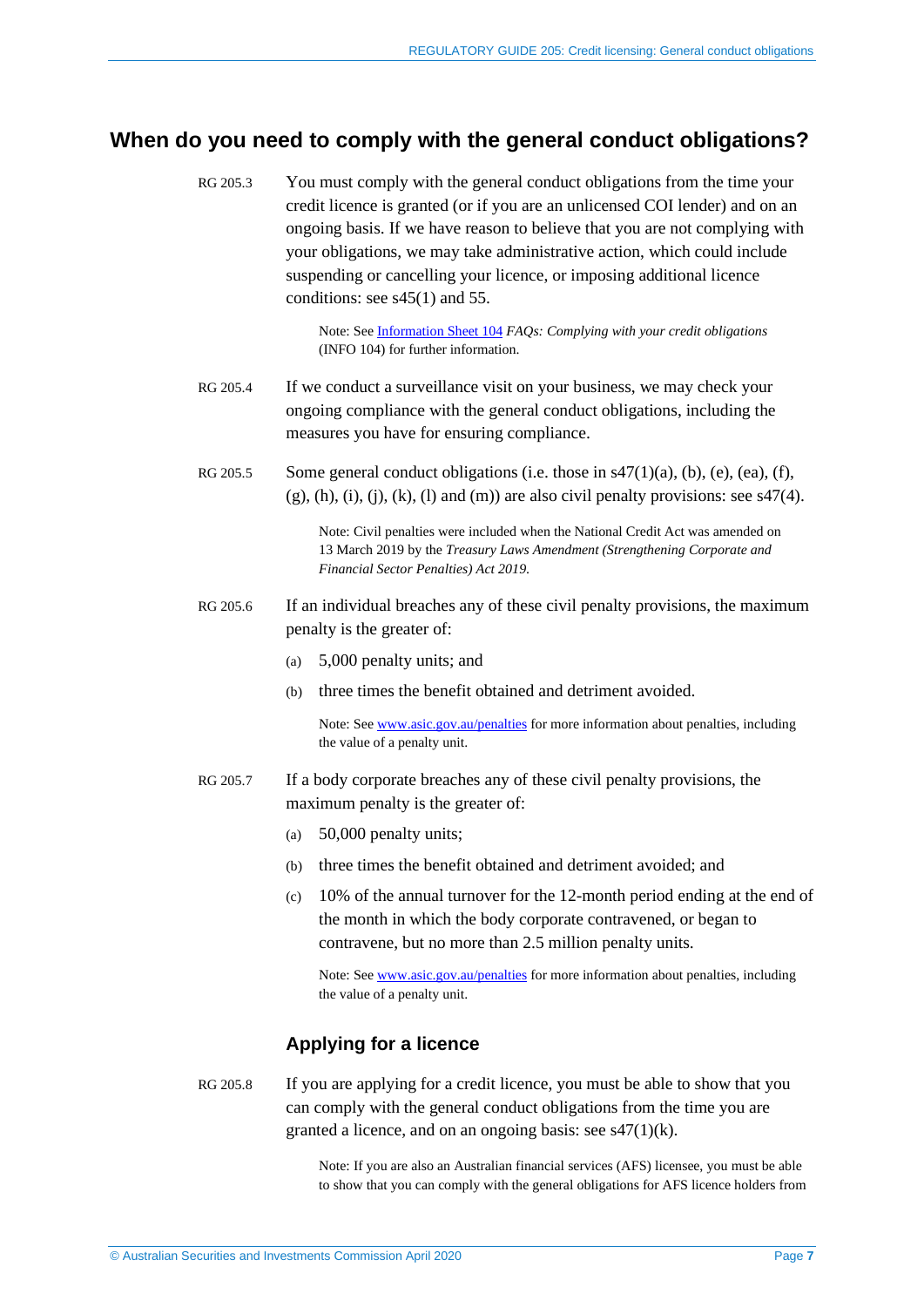the time you are granted a licence, and on an ongoing basis: see reg 7.6.03(g) of the Corporations Regulations 2001. Our expectations for compliance with reg 7.6.03(g) are equivalent to our expectations for compliance with s47(1)(k).

RG 205.9 We cannot grant you a credit licence if we have any reason to believe you are likely to contravene the general conduct obligations: see s37(1)(b).

> Note: If you are applying for a credit licence, you should read [Regulatory Guide 204](https://asic.gov.au/regulatory-resources/find-a-document/regulatory-guides/rg-204-applying-for-and-varying-a-credit-licence/) *Applying for and varying a credit licence* (RG 204)*.* It explains the licence application process and the documents you may need to provide to support your application. Section 47(1)(k) of the National Credit Act requires that you have adequate arrangements and systems to ensure compliance with your obligations under s47(1), and a written plan that documents those arrangements and systems.

- <span id="page-7-1"></span>RG 205.10 We do not expect your business to be fully operational at the time you apply for a licence. However, when you apply, you must be able to show that you have arrangements in place to ensure compliance once you are granted a licence.
- RG 205.11 Additionally, ASIC may cancel your licence if you do not operate your credit business before the end of six months after the licence is granted. In the event that you have not commenced your credit business before the end of six months after the licence is granted, you must notify ASIC within 15 business days.

### <span id="page-7-2"></span><span id="page-7-0"></span>**What do you need to do to comply?**

- RG 205.12 The general conduct obligations are principles-based and designed to apply in a flexible way. For this reason, we do not think we can or should give prescriptive guidance on what you need to do to comply with them. The National Credit Act places responsibility on you to decide how to comply.
- RG 205.13 However, to help you comply, this guide:
	- (a) outlines key compliance concepts that apply to all of the general conduct obligations (see Section [B\)](#page-11-0);
	- (b) describes what we look for when we assess compliance with various general conduct obligations (see Sections [C](#page-16-0) to [F\)](#page-27-0); and
	- (c) includes questions to help you design and test your measures for complying with the general conduct obligations covered in Sections [C](#page-16-0) to [F](#page-27-0) (see the appendix).
- <span id="page-7-3"></span>RG 205.14 In this guide, we often use the phrase 'we expect'. In using this phrase, we are describing what we look for when we assess compliance with the general conduct obligations, consistent with our approach to other conduct obligations we enforce. Our expectations are not intended to limit the ways in which you can comply. It is up to you to decide how best to comply with the general conduct obligations.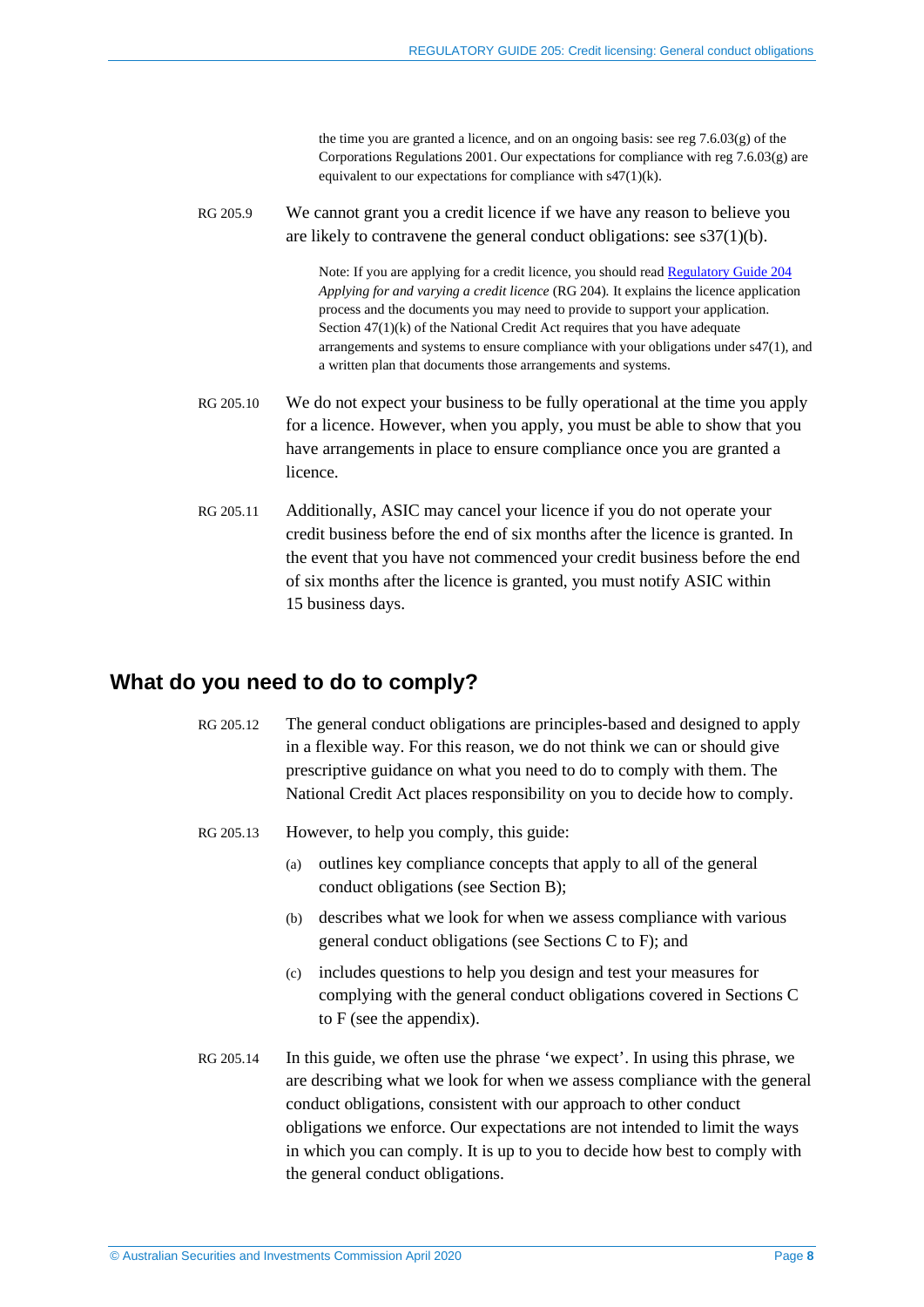#### **Application of general conduct obligations to carried over instrument lenders**

- <span id="page-8-0"></span>RG 205.15 If you are a COI lender you can elect to either:
	- (a) register with ASIC and apply for a credit licence and be regulated in the same way as credit providers offering new contracts under the National Credit Act (this includes complying with the general conduct obligations under s47); or
	- (b) not be licensed under the National Credit Act and instead be regulated as an unlicensed COI lender, in which case you must notify ASIC and provide ASIC with certain information (see modified Pt 4A of Sch 2 to the *National Consumer Credit Protection (Transitional and Consequential Provisions) Act 2009* (Transitional Act), as inserted by reg 16E of the National Consumer Credit Protection (Transitional and Consequential Provisions) Regulations 2010 (Transitional Regulations)), and will be subject to a modified statutory regime contained in Pt 2-2 of the National Credit Act, as modified by Sch 2 to the National Credit Regulations.

Note 1: Schedule 2 to the National Credit Regulations was inserted by item [32] of Sch 1 to the National Consumer Credit Protection Amendment Regulations 2010 (No. 2).

Note 2: If you are assigned a carried over instrument on or after 1 July 2010, you are not a COI lender and accordingly must obtain a credit licence prior to the assignment.

- <span id="page-8-1"></span>RG 205.16 As the general conduct obligations imposed on unlicensed COI lenders are broadly similar to the general conduct obligations imposed on credit licensees, this guide will also assist unlicensed COI lenders to comply with their obligations. The key difference in the obligations for unlicensed COI lenders is that membership of AFCA is optional under the modified statutory regime: see s47 of the National Credit Act, as modified by Sch 2 item 2.17 to the National Credit Regulations. The obligations for unlicensed COI lenders include requirements to:
	- (a) keep a register of complaints in relation to the carried over instruments (see s47, as modified by Sch 2 item 2.17);
	- (b) maintain registers of requests for hardship variations and stays of enforcement (see s47, as modified by Sch 2 item 2.17);
	- (c) provide ASIC with an audit report prepared by a suitably qualified person of whether the COI lender has complied with the National Credit Code in relation to its carried over instruments (see s49, as modified by Sch 2 item 2.23); and
	- (d) notify ASIC of any significant contravention or likely contravention of the National Credit Act, Transitional Act or *Australian Securities and Investments Commission Act 2001* (ASIC Act) (see s52, as modified by Sch 2 item 2.27).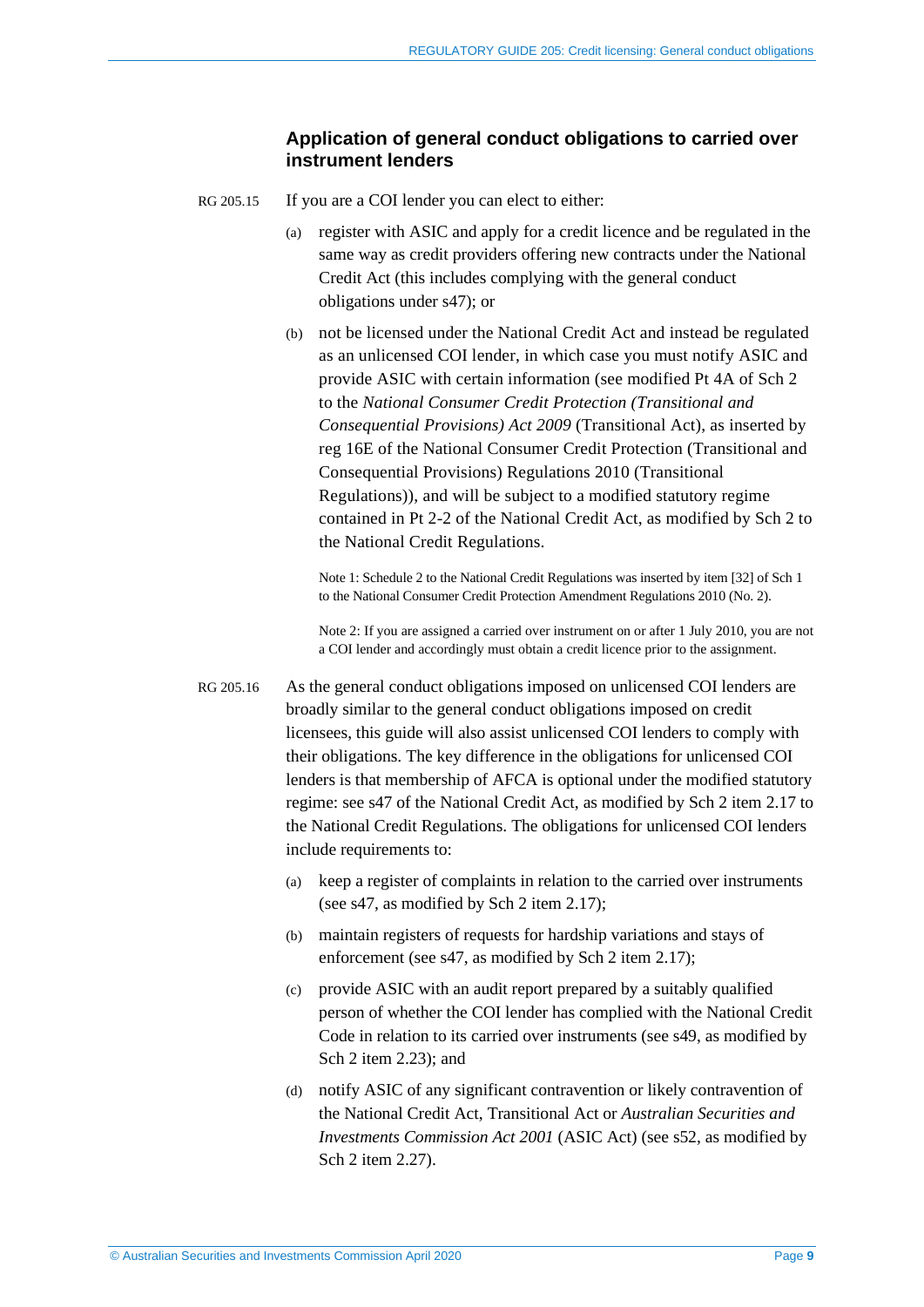Note: For more information on obligations of carried over instrument lenders: see [Information Sheet 110](https://asic.gov.au/for-finance-professionals/credit-licensees/your-ongoing-credit-licence-obligations/lenders-with-carried-over-instruments/) *Lenders with carried over instruments* (INFO 110).

#### **Bodies regulated by APRA**

- <span id="page-9-1"></span>RG 205.17 If you are a body regulated by APRA, you do not need to read the paragraphs in Section [D](#page-21-0) relating to risk management or Section [F](#page-27-0) relating to adequate resources. You only need to read the paragraphs in Section [D](#page-21-0) relating to conflicts of interest: see [RG 205.82](#page-22-1)[–RG 205.88.](#page-23-0)
- RG 205.18 This is because the general conduct obligations to have risk management systems and adequate resources do not apply to you: see s47(1)(l). This is the case even if only a part of your credit business is an activity that APRA regulates. APRA, not ASIC, imposes any requirements for risk management and resources that apply to you.

Note: The term 'body regulated by APRA' has the meaning given in s3(2) of the *Australian Prudential Regulation Authority Act 1998*.

RG 205.19 The exemption for requirements in relation to risk management and adequate resources also applies to unlicensed COI lenders regulated by APRA: see s47, as modified by Sch 2 item 2.17.

> Note: Schedule 2 to the National Credit Regulations was inserted by item [32] of Sch 1 to the National Consumer Credit Protection Amendment Regulations 2010 (No. 2).

<span id="page-9-2"></span>RG 205.20 In administering the other general conduct obligations, we will take into account that you are regulated by APRA and we will aim to minimise regulatory duplication. We regularly communicate with APRA and coordinate regulatory activities where we share an interest.

## <span id="page-9-0"></span>**Our regulatory approach**

- RG 205.21 This guide aims to strike a balance between certainty and flexibility for credit licensees, while furthering the primary goals of the licensing regime and the general conduct obligations. At the broadest level, these regulatory goals are to promote:
	- (a) consumer confidence in using credit; and
	- (b) the undertaking of efficient, honest and fair credit activities by all licensees or unlicensed COI lenders and their representatives.

#### **Standards and international principles**

RG 205.22 In thinking about how to comply with your obligations, you might find it helpful to look at good industry practice as captured in standards. Industry and Australian standards are relevant to most licensees and unlicensed COI lenders because these have been drafted with the Australian regulatory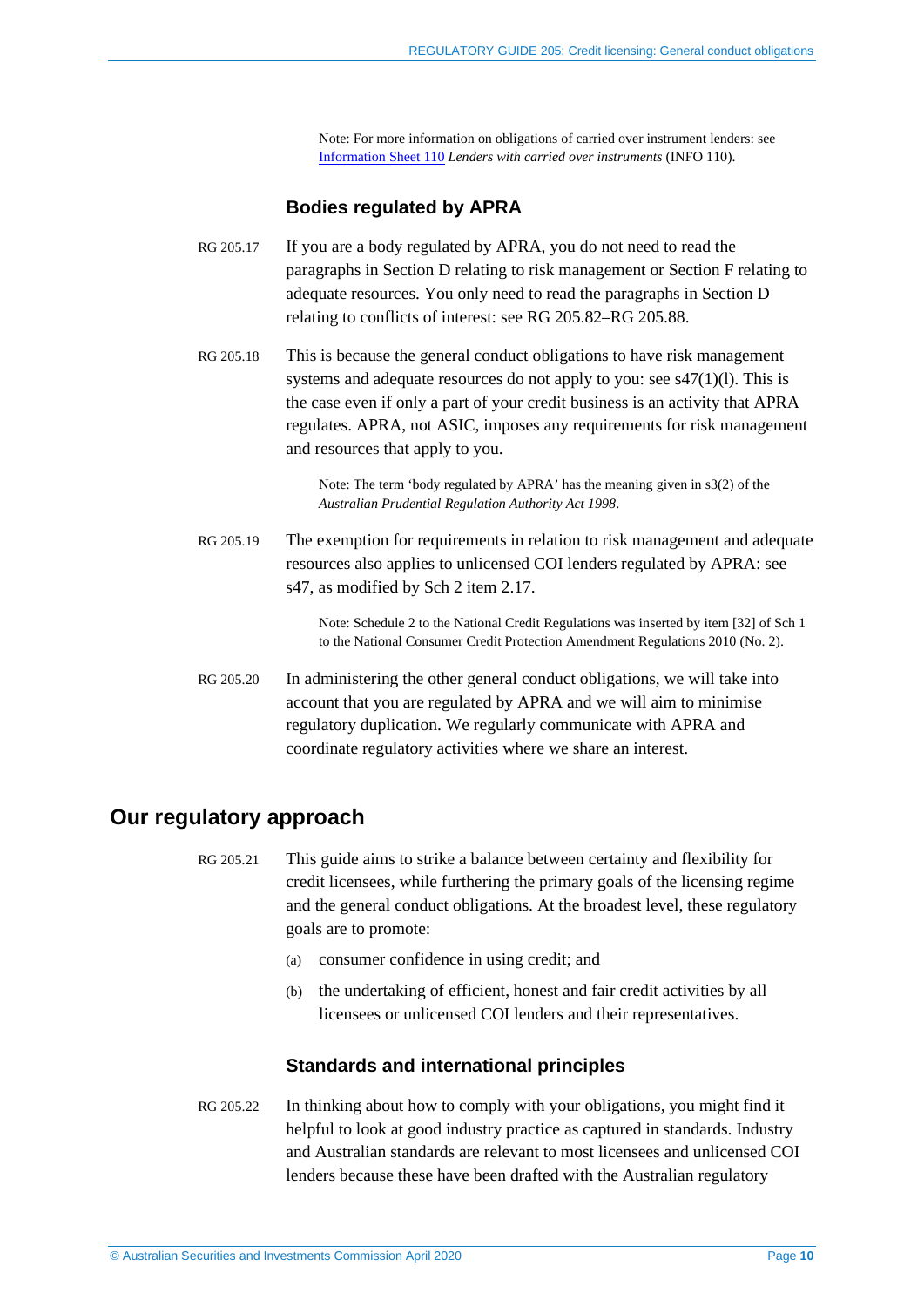environment in mind. For licensees or unlicensed COI lenders with larger or more complex businesses, or those that are part of a global business, international principles might also be relevant.

- RG 205.23 We also use standards in a similar way—that is, as a guide to good industry practice. However, we check compliance with the law and licence conditions, not with standards—unless, the law or your licence conditions require you to comply with a particular standard.
- RG 205.24 We aim to work with industry, consumer groups and Standards Australia to develop standards as a means of setting good practice. We will also approve codes of conduct where we have a regulatory responsibility to do so: see s241.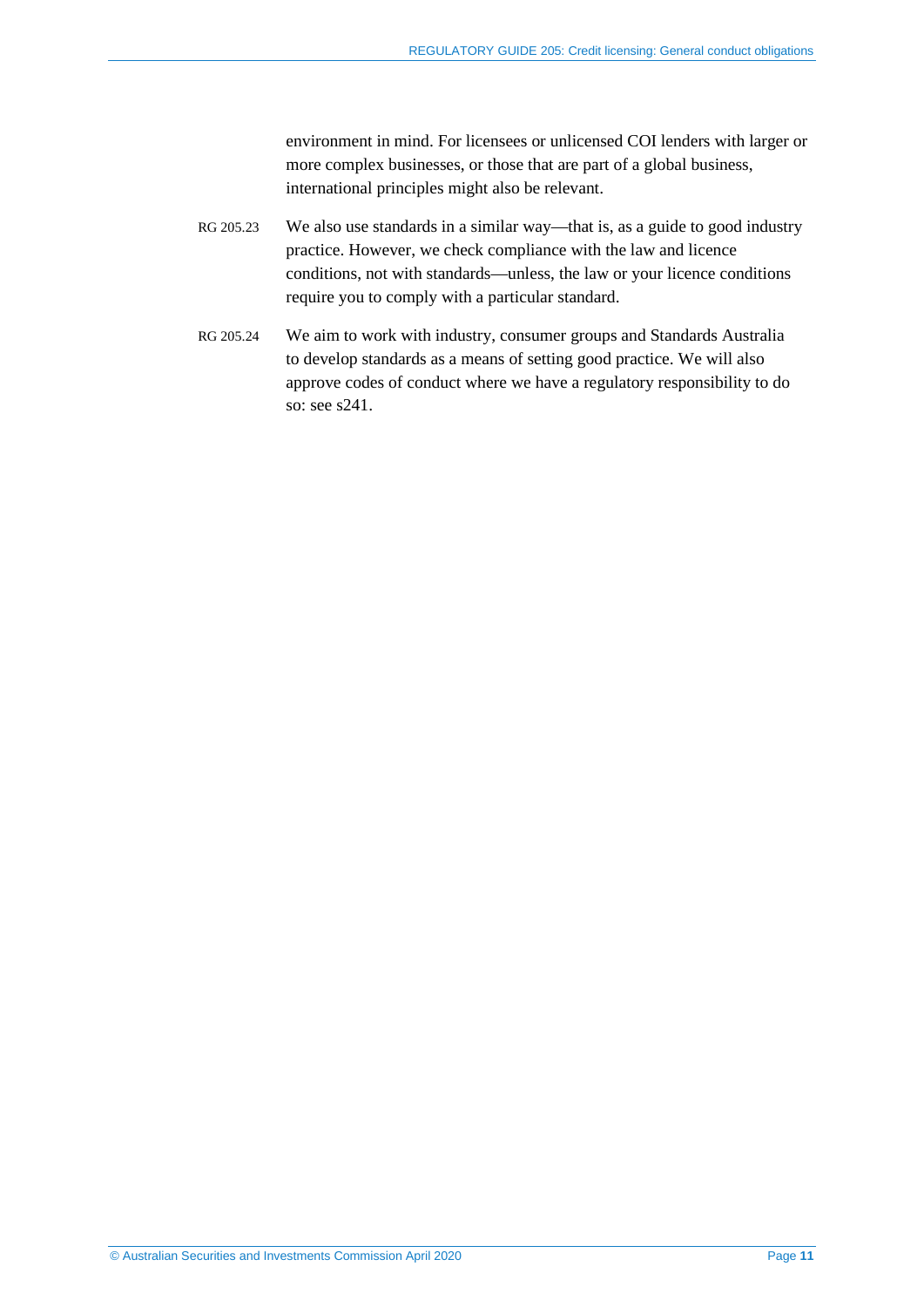## <span id="page-11-0"></span>**B Key compliance concepts**

#### **Key points**

What you need to do depends on the nature, scale and complexity of your business: see [RG 205.25–](#page-11-2)[RG 205.29.](#page-12-1)

You must have measures for ensuring you comply with your obligations as a credit licensee or COI lender: see [RG 205.30](#page-12-2)[–RG 205.42.](#page-14-1)

You can outsource functions, but not your responsibility as a credit licensee or COI lender: see [RG 205.43–](#page-14-2)[RG 205.47.](#page-15-0)

This section outlines key compliance concepts that underpin what we look for when we assess compliance with the general conduct obligations. You need to bear these key concepts in mind when reading Sections [C](#page-16-0) to [F.](#page-27-0)

## <span id="page-11-2"></span><span id="page-11-1"></span>**What you need to do depends on the nature, scale and complexity of your business**

| RG 205.25 | There are many different kinds of licensees engaging in a range of credit |
|-----------|---------------------------------------------------------------------------|
|           | activities. We do not take a 'one-size-fits-all' approach to regulation.  |
|           | Rather, we acknowledge that what you need to do to comply with your       |
|           | obligations will vary according to the 'nature, scale and complexity' of  |
|           | your business.                                                            |

- <span id="page-11-3"></span>RG 205.26 'Nature, scale and complexity' includes factors such as:
	- (a) the credit activities you engage in;
	- (b) the diversity and structure of your operations (including the geographical spread of your operations and the extent to which you outsource any of your functions);
	- (c) the volume and size of the transactions you are responsible for;
	- (d) whether you provide credit assistance;
	- (e) whether your main business is undertaking credit activities; and
	- (f) the number of people in your organisation.
- RG 205.27 The National Credit Act (s47(2)) states that when considering whether compliance is adequate, the nature, scale and complexity of the credit activities that are engaged in by the licensee must be taken into account in relation to four of the general conduct obligations in s47(1):
	- (a) ensuring that clients are not disadvantaged by a conflict of interest  $(s47(1)(b))$ ;
	- (b) training representatives  $(s47(1)(g))$ ;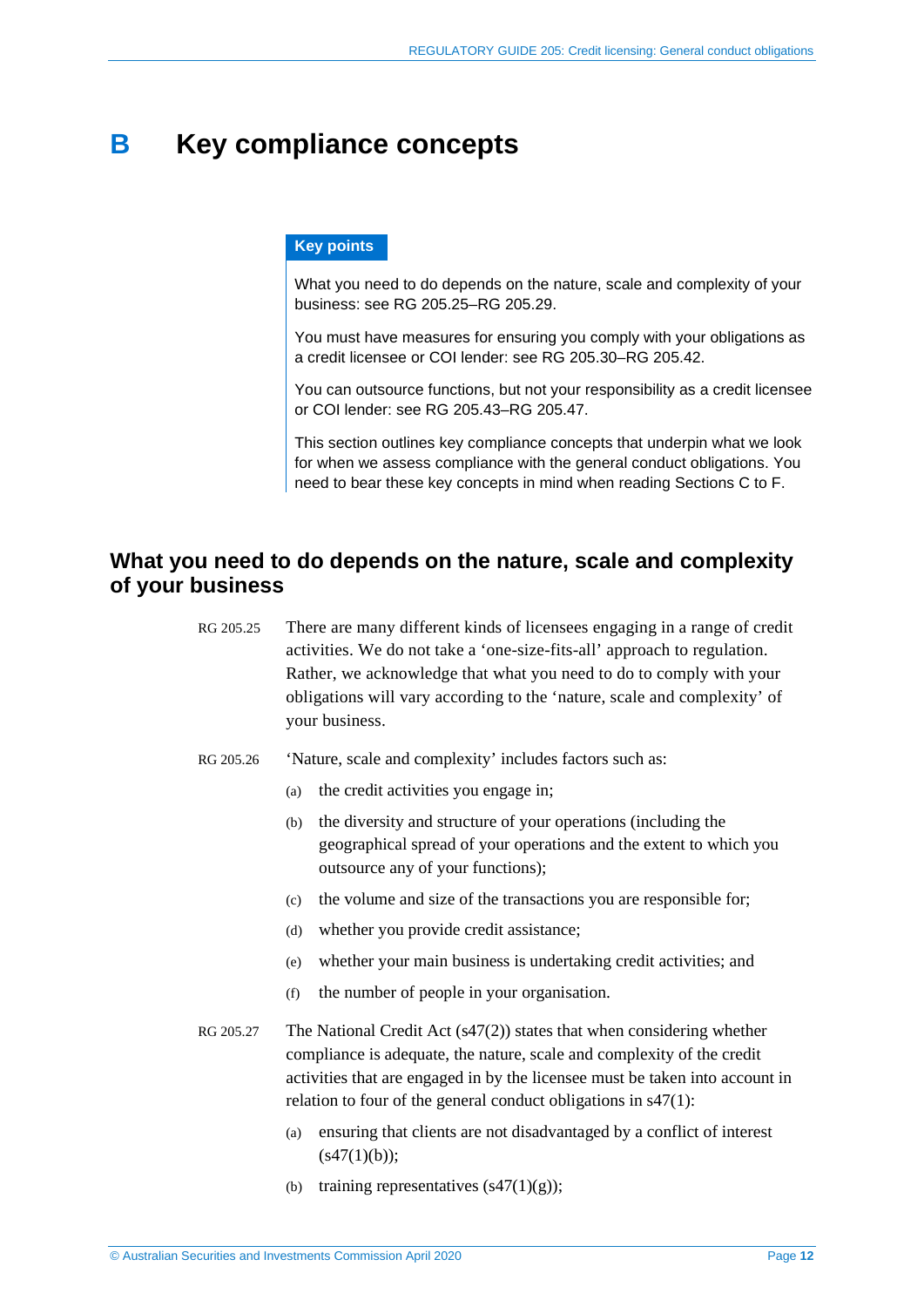- (c) having adequate compliance arrangements  $(s47(1)(k))$ ; and
- (d) for licensees that are not regulated by APRA, having adequate resources and risk management systems (s47(1)(l)).
- RG 205.28 Section 47, as modified by Sch 2 item 2.18, also imposes similar expectations on unlicensed COI lenders in relation to these four general conduct obligations. We will take into account similar factors when assessing whether you have complied with these obligations as an unlicensed COI lender.

Note: Schedule 2 to the National Credit Regulations was inserted by item [32] of Sch 1 to the National Consumer Credit Protection Amendment Regulations 2010 (No. 2).

<span id="page-12-1"></span>RG 205.29 We will also take into account the nature, scale and complexity of your credit business when assessing compliance with the other general conduct obligations.

## <span id="page-12-2"></span><span id="page-12-0"></span>**You must have measures for ensuring you comply with your obligations**

<span id="page-12-3"></span>

| RG 205.30 | We use the expression 'measures' or 'compliance measures' in this guide to<br>refer to your processes, procedures or arrangements for ensuring that, as far<br>as reasonably practicable, you comply with your obligations as a credit<br>licensee or unlicensed COI lender, including the general conduct obligations.                                                                  |
|-----------|------------------------------------------------------------------------------------------------------------------------------------------------------------------------------------------------------------------------------------------------------------------------------------------------------------------------------------------------------------------------------------------|
| RG 205.31 | We expect you to:                                                                                                                                                                                                                                                                                                                                                                        |
|           | document your measures in some form (see RG 205.33–RG 205.34);<br>(a)                                                                                                                                                                                                                                                                                                                    |
|           | fully implement them and monitor and report on their use (see RG<br>(b)<br>205.35-RG 205.40); and                                                                                                                                                                                                                                                                                        |
|           | regularly review the effectiveness of your measures and ensure they are<br>(c)<br>up to date (see RG 205.41–RG 205.42).                                                                                                                                                                                                                                                                  |
|           | If you do not do this, we think you will find it more difficult to show you are<br>complying with the general conduct obligations.                                                                                                                                                                                                                                                       |
| RG 205.32 | Your measures will be affected by the nature, scale and complexity of your<br>business: see RG 205.25–RG 205.29.                                                                                                                                                                                                                                                                         |
|           | <b>Documenting your measures</b>                                                                                                                                                                                                                                                                                                                                                         |
| RG 205.33 | The National Credit Act requires credit licensees to have adequate<br>arrangements and systems to ensure compliance with their obligations under<br>s47(1), and a written plan that documents those arrangements and systems: see<br>s47(1)(k). Under the National Credit Regulations, unlicensed COI lenders<br>must also comply with the requirement to have adequate arrangements and |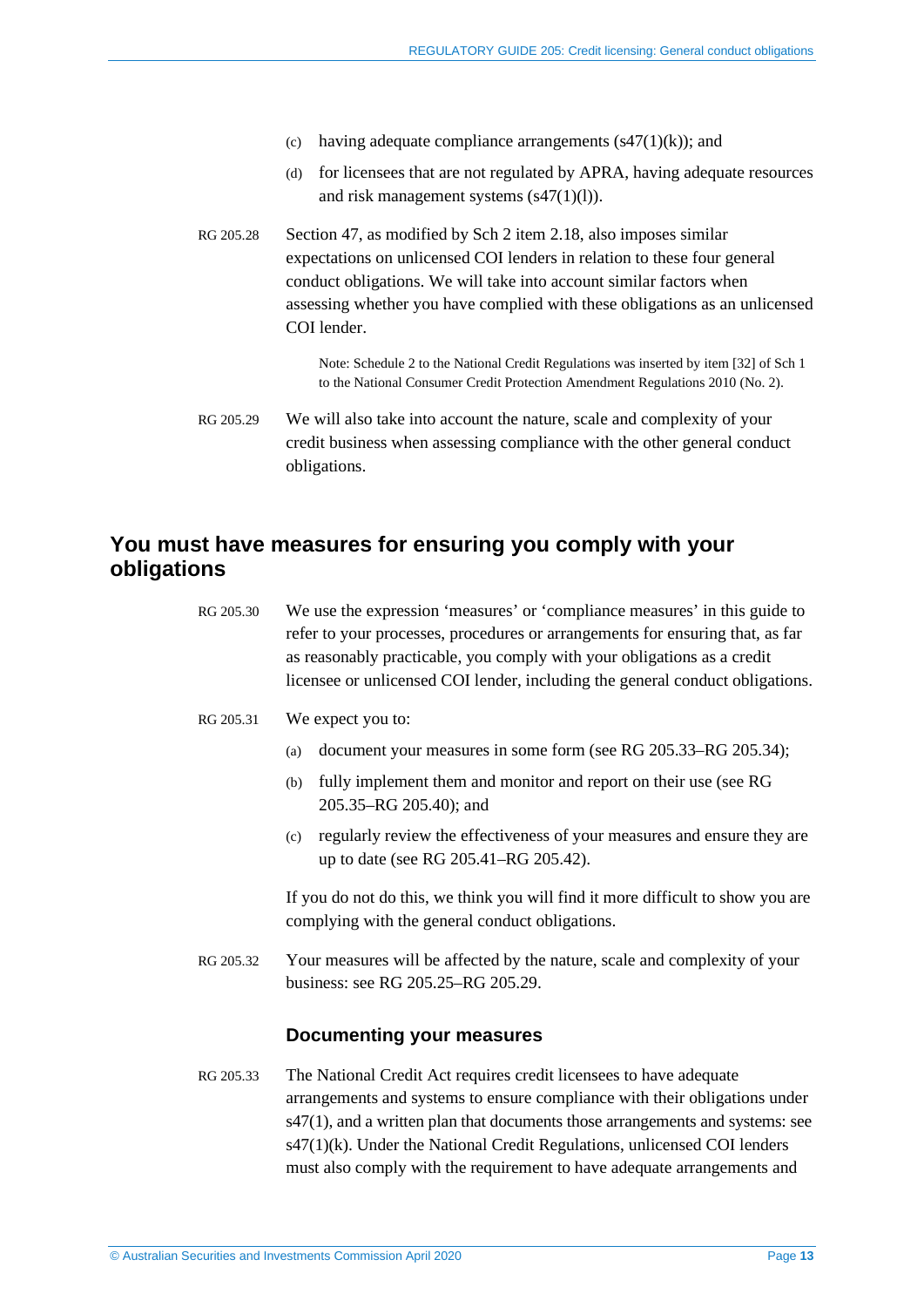systems, including having a written plan: see s47, as modified by Sch 2 item 2.17. We will take into account the nature, scale and complexity of a credit licensee's or unlicensed COI lender's credit activities when assessing compliance with this obligation: see s47, as modified by Sch 2 item 2.18.

Note: Schedule 2 to the National Credit Regulations was inserted by item [32] of Sch 1 to the National Consumer Credit Protection Amendment Regulations 2010 (No. 2).

<span id="page-13-0"></span>RG 205.34 Documentation helps you demonstrate that you are complying with the general conduct obligations. When you document your measures, we expect this will include details of who is responsible for compliance, the timeframes involved and associated record keeping and reporting.

#### **Implementing, monitoring and reporting on your measures**

- <span id="page-13-1"></span>RG 205.35 It is not enough just to document your measures. You also need to implement them fully. This means you need to put them into practice and integrate them into the day-to-day conduct of your business.
- RG 205.36 For measures to work effectively in practice, you need people at all levels of your business, including your senior management, to understand them and be committed to their success. Integrating your measures into the culture of your business helps ensure they are effective on an ongoing basis.
- RG 205.37 You also need to monitor your compliance.
- RG 205.38 Credit licensees are required to lodge with us a compliance certificate on an annual basis: see s53. To comply with this obligation, we expect that you will need to keep records of your monitoring and reporting, including records of reports on compliance and non-compliance.

Note: We will release an approved form for credit licensees to lodge their compliance certificates.

RG 205.39 Unlicensed COI lenders must also provide an annual compliance certificate: see s53(1), as modified by Sch 2 item 2.28.

> Note: Schedule 2 to the National Credit Regulations was inserted by item [32] of Sch 1 to the National Consumer Credit Protection Amendment Regulations 2010 (No. 2).

<span id="page-13-2"></span>RG 205.40 We understand that, in some instances, your monitoring and reporting will be built into your business processes. We also acknowledge that your compliance measures might reflect your business's overall approach to compliance. Whatever the case, you need to be able to show us how you are able to monitor your compliance and appropriately address any compliance breaches.

#### **Reviewing your measures**

<span id="page-13-3"></span>RG 205.41 Regularly reviewing your measures will help to ensure they remain effective. In some cases, it may be sensible for you to consider external review. Where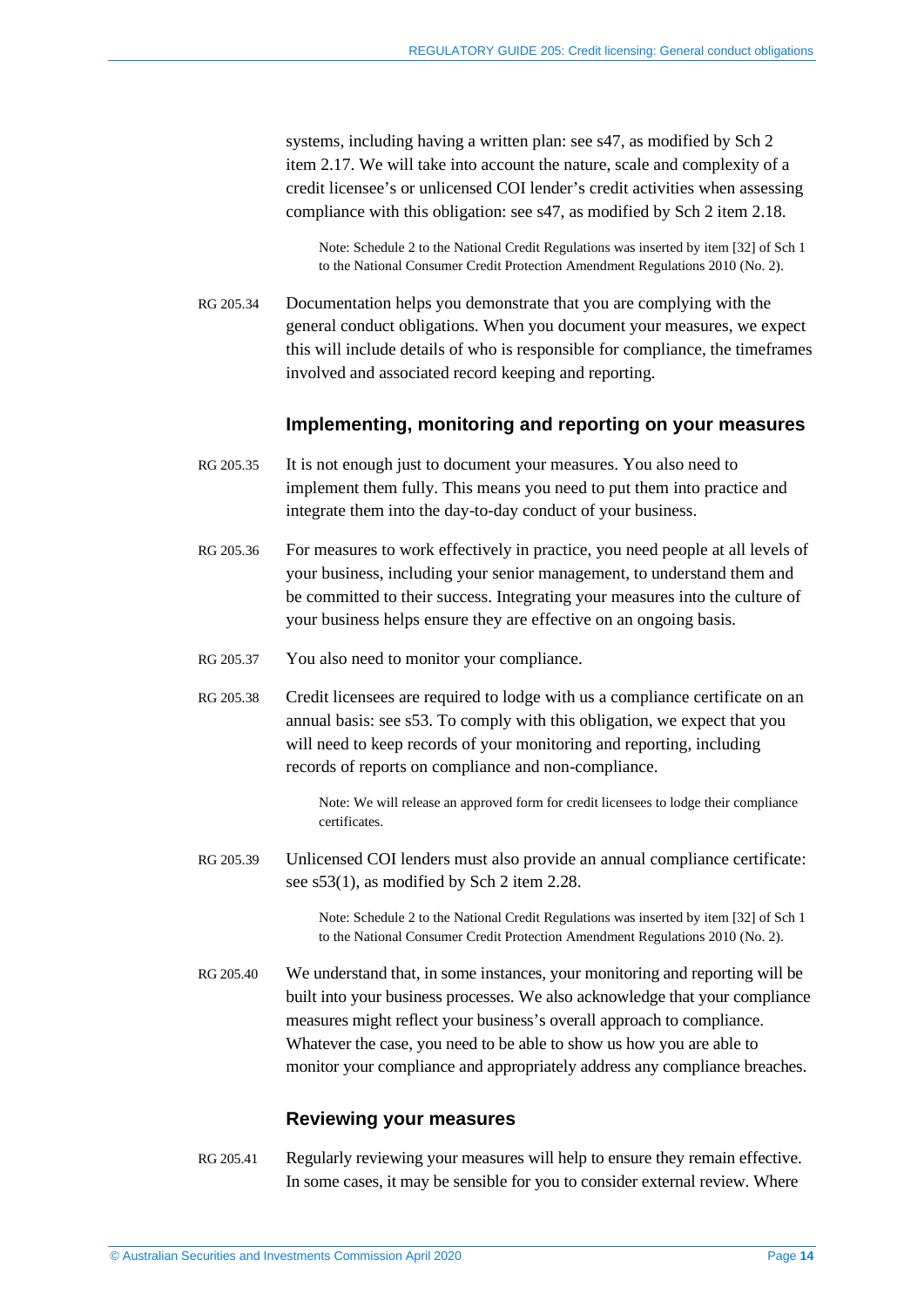compliance issues have arisen (such as major breaches or repeated compliance failures), an external compliance review is particularly appropriate.

<span id="page-14-1"></span>RG 205.42 You need to review your measures when there are changes to your obligations, your business or the environment in which you operate. We expect that you will have a process for identifying changes that may alter the effectiveness of your measures.

## <span id="page-14-2"></span><span id="page-14-0"></span>**You can outsource functions, but not your responsibility**

#### **Outsourcing functions that relate to your credit activity**

RG 205.43 We recognise that many credit providers outsource functions that relate to their credit activity, including administrative or operational functions. Outsourcing might be to external parties or other entities within a corporate group. Functions that are commonly outsourced include:

- (a) information technology (IT) systems for storing records in relation to engaging in credit activities;
- (b) recruitment and training of representatives;
- (c) research on credit products for which credit activities are undertaken;
- (d) the operation of call centres (including customer inquiries);
- (e) periodic compliance reviews of representatives;
- (f) sales; and
- (g) debt collection.

#### **You remain responsible for outsourced functions**

RG 205.44 If you outsource functions that relate to your credit activity, you remain responsible for complying with your obligations as a credit provider: see s324 and 325. For example, if you outsource the training of your representatives, you will still be responsible for ensuring that your representatives are competent and adequately trained.

#### **Third parties undertaking credit activities on your behalf**

- RG 205.45 If a third party undertakes credit activities on your behalf, they will generally need to be your credit representative or a licensee: see s29(1) and (3).
- RG 205.46 You can only authorise a person to be your credit representative for a credit activity that is authorised by your licence: see  $s64(5)(a)$ . You cannot authorise another licensee to engage in credit activities as your credit representative if the other licensee is authorised to engage in that credit activity under their own licence: see s67(1).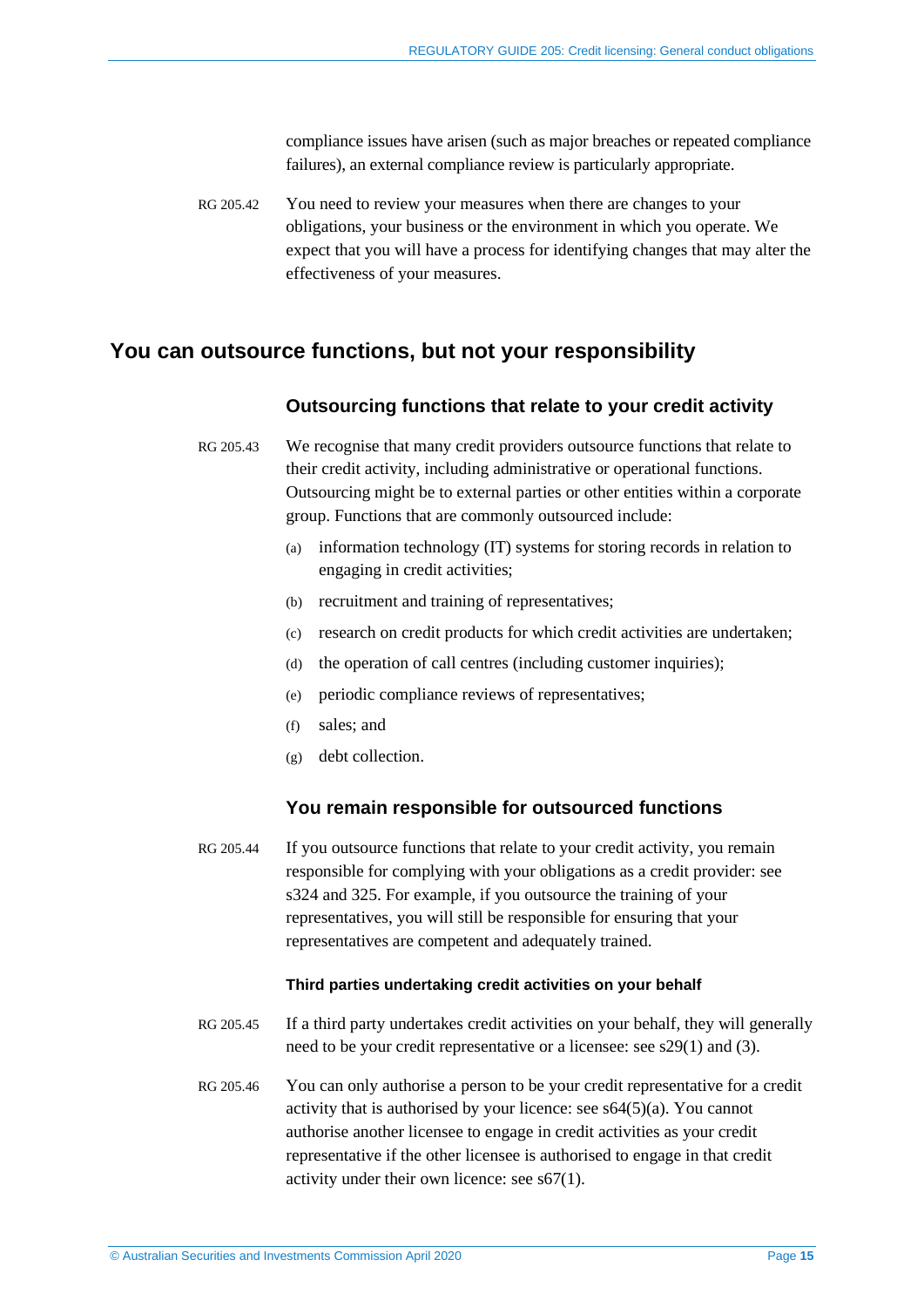#### **Complying with your obligations**

- <span id="page-15-0"></span>RG 205.47 If you outsource functions that relate to your credit activity, we expect that you:
	- (a) will have measures in place to ensure that due skill and care is taken in choosing suitable service providers;
	- (b) can and will monitor the ongoing performance of service providers; and
	- (c) will appropriately deal with any actions by service providers that breach service-level agreements or your obligations as a credit provider.

Note: If you are also regulated by APRA, see APRA's prudential standards and guidance notes on outsourcing (e.g. Prudential Standar[d CPS 231](https://www.apra.gov.au/industries/1/standards) *Outsourcing*), available from [www.apra.gov.au.](http://www.apra.gov.au/)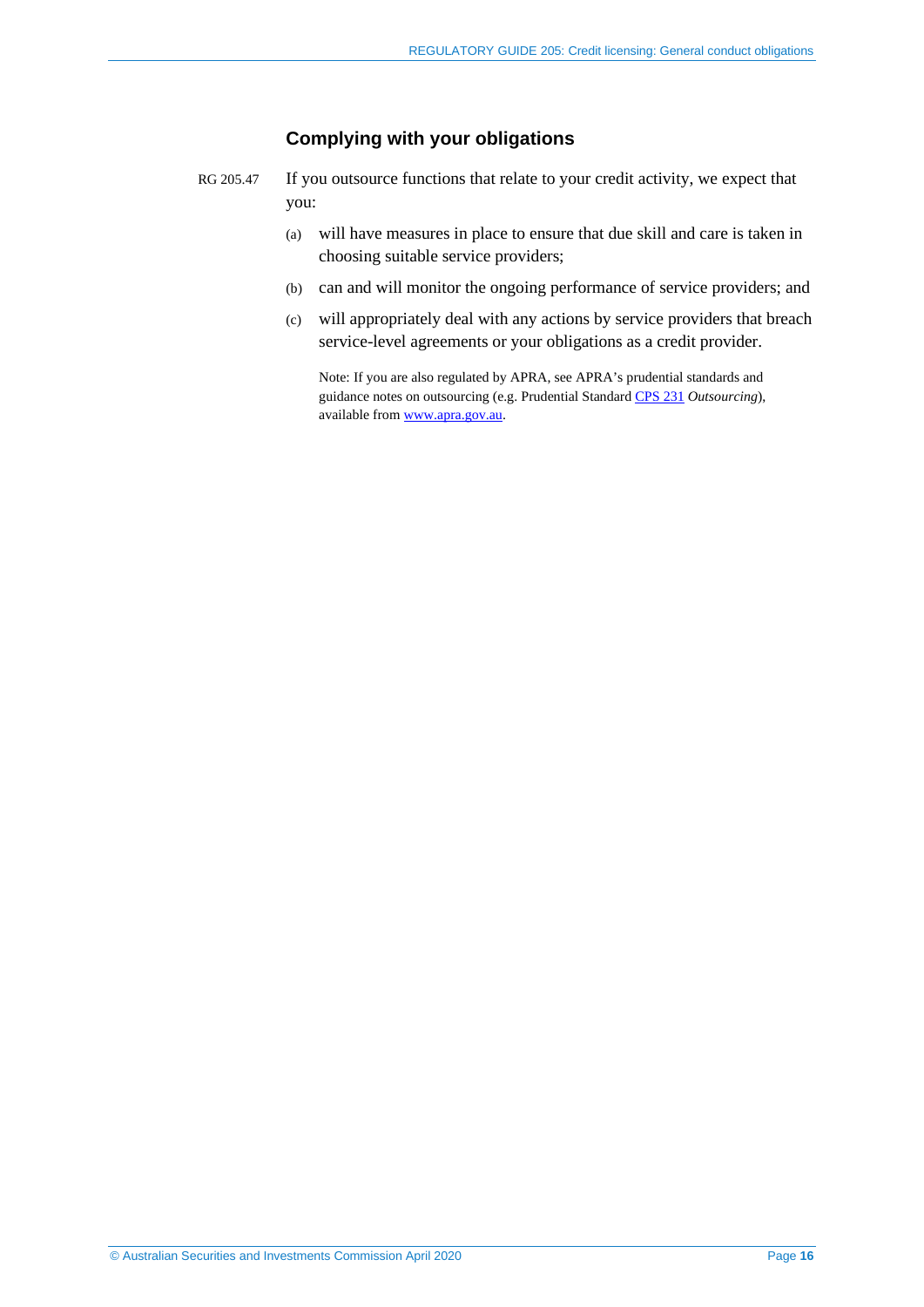## <span id="page-16-0"></span>**C Your broad compliance obligations**

#### **Key points**

You must have measures in place for ensuring you comply with your licensee obligations on an ongoing basis: see [RG 205.50–](#page-16-3)[RG 205.61.](#page-18-1) 

We expect your compliance measures to cover all of your obligations as a credit licensee: see [RG 205.62–](#page-18-2)[RG 205.68.](#page-19-0)

We expect your compliance area to have adequate resources to do its job properly: see [RG 205.69](#page-20-1)[–RG 205.72.](#page-20-2)

## <span id="page-16-1"></span>**Broad compliance obligations**

#### RG 205.48 You must:

- (a) do all things necessary to ensure that you engage in credit activities efficiently, honestly and fairly  $(s47(1)(a))$ ;
- (b) comply with the conditions on your credit licence  $(s47(1)(c))$ ; and
- (c) comply with the credit legislation  $(s47(1)(d))$ .
- RG 205.49 In this guide, we refer to these obligations as the 'broad compliance obligations': see [RG 205.62](#page-18-2)[–RG 205.68.](#page-19-0)
- <span id="page-16-3"></span>RG 205.50 You must have measures in place for ensuring you comply with your obligations as a licensee, including the broad compliance obligations, on an ongoing basis: see  $s47(1)(k)$ . We expect you will document your measures: [RG 205.33–](#page-12-3)[RG 205.34.](#page-13-0)
- RG 205.51 If you are an unlicensed COI lender, you must also do all things necessary to ensure that you engage in the credit activities efficiently, honestly and fairly: see s47, as modified by Sch 2 item 2.17.

Note: Schedule 2 to the National Credit Regulations was inserted by item [32] of Sch 1 to the National Consumer Credit Protection Amendment Regulations 2010 (No. 2).

RG 205.52 This section explains what we look for when we assess the adequacy of your compliance measures. When reading this section, you need to bear in mind the key concepts in Section [B.](#page-11-0) For more help in designing and testing your measures, see the appendix.

## <span id="page-16-2"></span>**Your compliance measures**

RG 205.53 Compliance with your obligations as a credit licensee is central to the protection of consumers and the promotion of market integrity. Having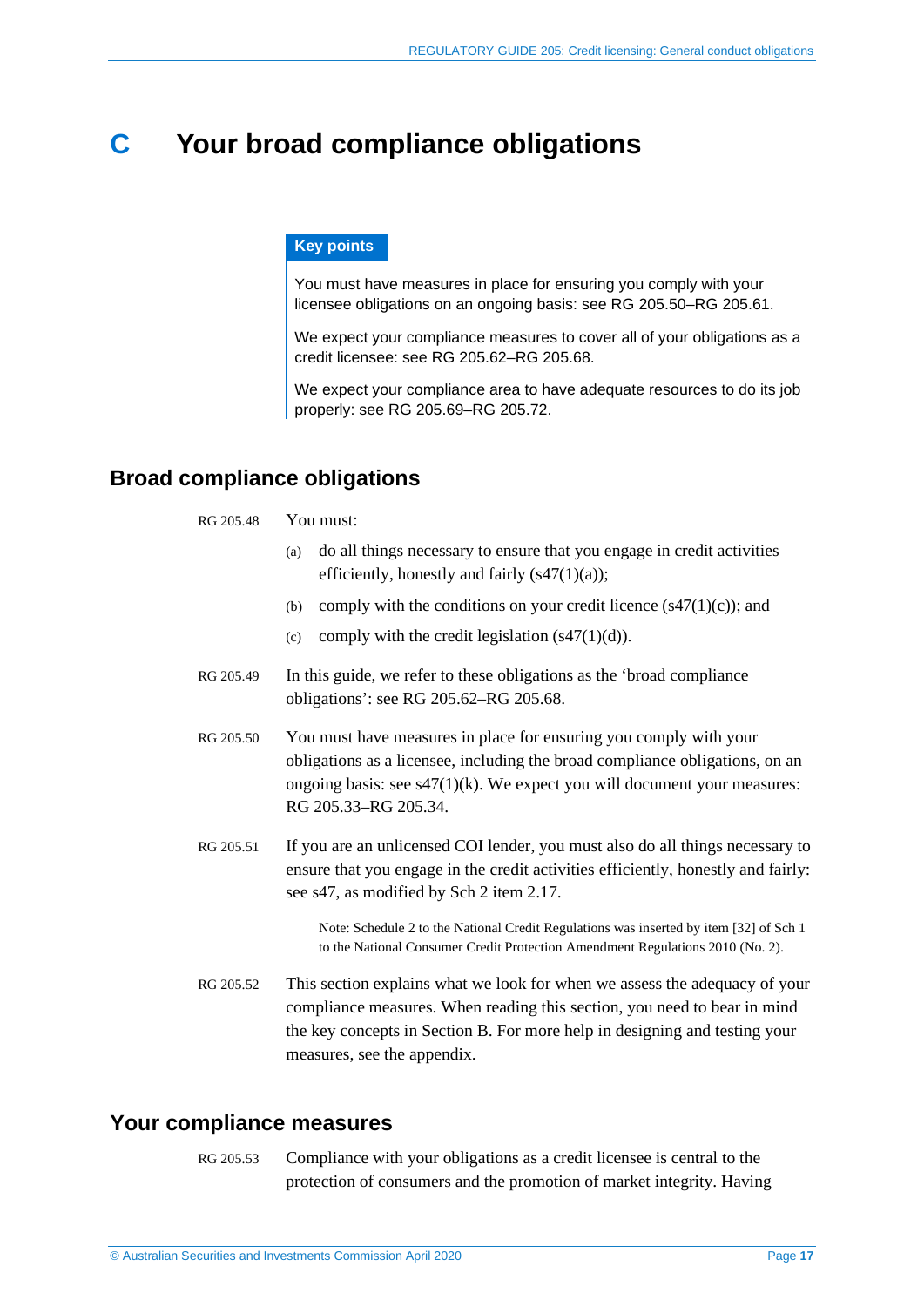effective compliance measures is a way for you to ensure you comply with your obligations as a licensee, including identifying and appropriately dealing with instances of non-compliance. Compliance measures also help you demonstrate to us that you can comply and are complying with your obligations.

#### **What your compliance measures need to cover**

- RG 205.54 We consider that the broad compliance obligations are both standalone obligations and obligations that encompass the other general conduct obligations: see [RG 205.62](#page-18-2)[–RG 205.68.](#page-19-0) For this reason, we expect your measures for ensuring compliance with the broad compliance obligations will cover all of your obligations as a licensee including:
	- (a) the rest of the general conduct obligations (including those covered in Sections [D,](#page-21-0) [E](#page-24-1) and [F](#page-27-0) of this guide);
	- (b) your licence conditions; and
	- (c) any other credit legislation that applies to you.
- RG 205.55 We also expect that your compliance measures will:
	- (a) take into account the specific compliance risks of your business, especially those that may materially affect consumers or market integrity; and
	- (b) enable you to:
		- (i) communicate to your representatives what they need to do to comply;
		- (ii) monitor compliance with all of your licensee obligations; and
		- (iii) address any compliance breaches.

Note: In thinking through your compliance obligations, you might find it helpful to look at Australian Standar[d AS ISO 19600:2015](https://www.techstreet.com/sa/standards/as-iso-19600-2015?product_id=2068096) *Compliance management systems: Guidelines—*see th[e Standards Australia website](https://www.standards.org.au/) for information on how to purchase this standard.

#### **Nature, scale and complexity of your business**

- RG 205.56 Your compliance measures might include one or a number of different documents and any of a variety of standalone or integrated IT systems. As a general rule, the smaller and simpler your business, the smaller and simpler we expect your measures to be.
- RG 205.57 For example, if you engage in limited credit activities as an incidental part of your main business or you are a very small business, you might meet your compliance obligations by having a checklist focusing on compliance risks that would adversely affect consumers and the provision of efficient, honest and fair credit activities.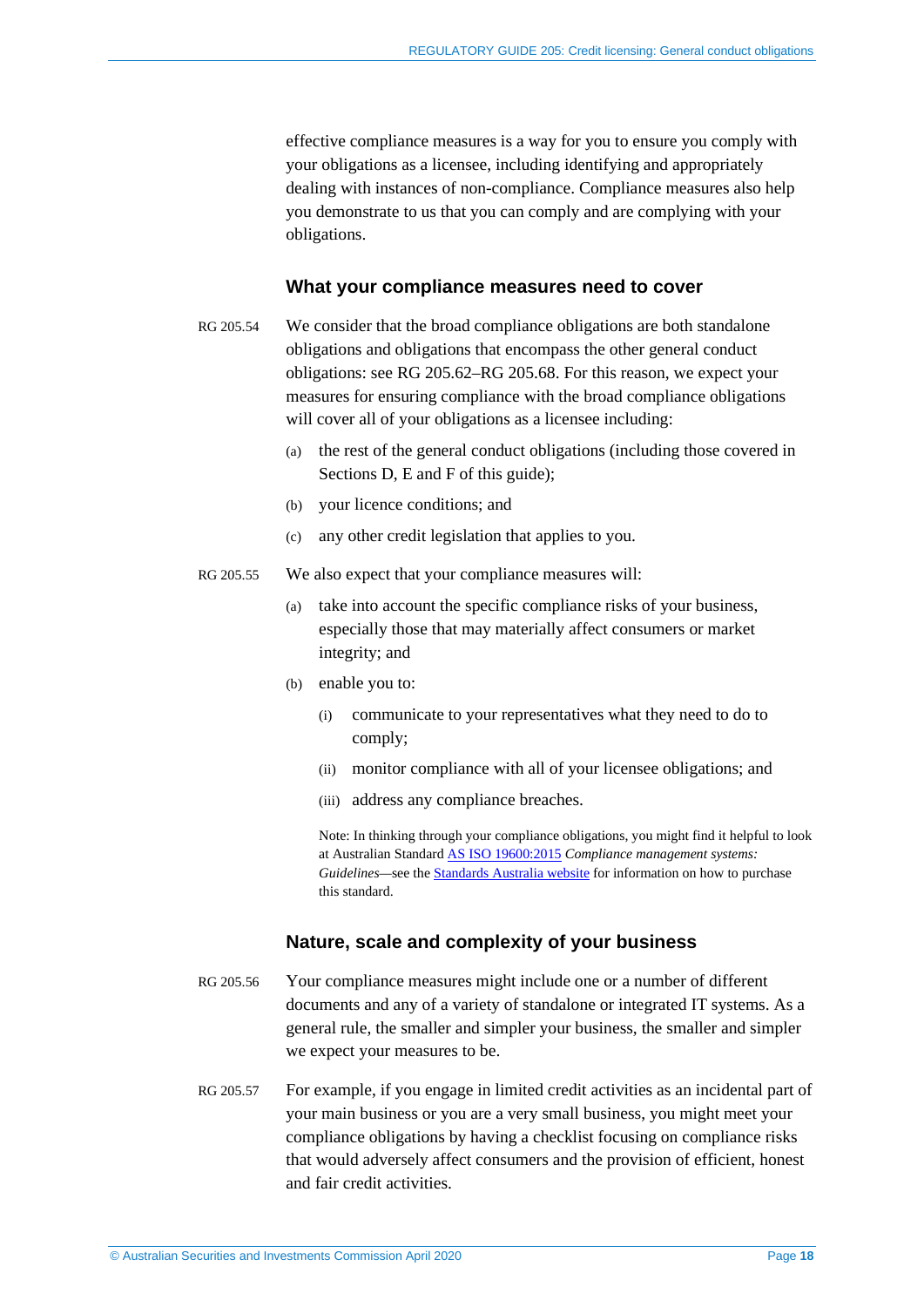- RG 205.58 On the other hand, if your main business is to engage in credit activities, you deal in a broad range of products and you have numerous staff that are spread out geographically, you are more likely to meet your compliance obligations by having compliance measures that involve the use of manuals, programs and dedicated compliance staff.
- RG 205.59 If you use external providers to provide functions that relate to your credit licence, we think your compliance measures will need to be different from those you would need if you performed those functions in-house.

#### **Compliance measures and risk management systems**

- RG 205.60 From our experience, it is common for some licensees' compliance measures to be integrated into their risk management systems. Compliance measures can be one of several controls you can use to address or mitigate risks to your business (including the risk of non-compliance with your obligations under the National Credit Act). The general conduct obligation to maintain adequate risk management systems is explained in Section [D.](#page-21-0)
- <span id="page-18-1"></span>RG 205.61 If you are regulated by APRA, the general conduct obligation to have adequate risk management systems does not apply to you: see [RG 205.17–](#page-9-1) [RG 205.20.](#page-9-2) However, this does not affect the need for you to meet our requirements on compliance measures, even if your compliance measures are integrated into your risk management systems.

## <span id="page-18-2"></span><span id="page-18-0"></span>**Our approach to the broad compliance obligations**

- RG 205.62 The broad compliance obligations are both standalone obligations and obligations that encompass the other general conduct obligations. This means that:
	- (a) if you fail to comply with one or more of the other general conduct obligations, you are also likely to breach the broad compliance obligations; and
	- (b) even though you may be complying with all of the other general conduct obligations, you may still be in breach of the broad compliance obligations. This is because the broad compliance obligations are also standalone obligations.

#### **Engaging in credit activities efficiently, honestly and fairly**

RG 205.63 Credit licensees and unlicensed COI lenders need to do all things necessary to ensure that they engage in their credit activities in a way that meets all of the elements of the phrase 'efficiently, honestly and fairly'.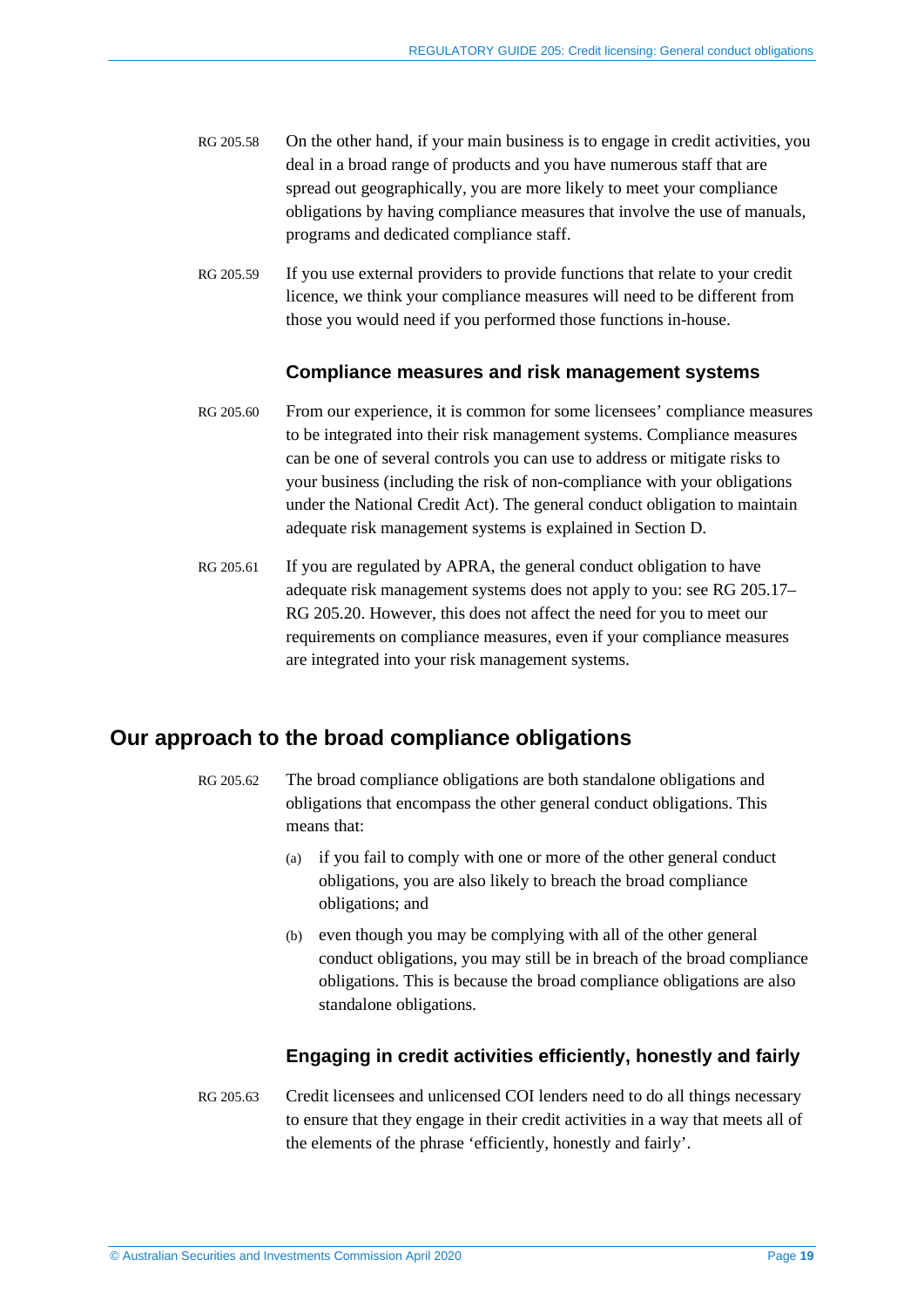- RG 205.64 If you fail to comply with the other general conduct obligations, it is unlikely that you will be complying with the 'efficiently, honestly and fairly' obligation.
- RG 205.65 However, the 'efficiently, honestly and fairly' obligation is also a standalone obligation that operates separately from the other general conduct obligations. For example, if you have contractual obligations to clients and breach them, this might not be a breach of the other general conduct obligations, but it could amount to a failure to engage in credit activities efficiently, honestly and fairly.

#### **Complying with other relevant laws**

- RG 205.66 If you are a credit licensee, the obligation to comply with the credit legislation encompasses the other general conduct obligations. However, it also includes an obligation to comply with:
	- (a) the National Credit Act (including the National Credit Code); and
	- (b) the provisions of the ASIC Act and other Commonwealth, state and territory legislation dealing with credit activities.

Note 1: See the definition of 'credit legislation' in s5 of the National Credit Act. Other legislation that may apply to you includes the *Anti-Money Laundering and Counter-Terrorism Financing Act 2006* (Cth), *Privacy Act 1988* (Cth), and the various state Fair Trading Acts (such as the *Fair Trading Act 1999* (Vic)). This list is by way of example, and is not exhaustive.

Note 2: ASIC has agreements to share information with other agencies, including AUSTRAC, the Australian Taxation Office, the Australian Competition and Consumer Commission and the Commonwealth Director of Public Prosecutions. ASIC may disclose such information to another Commonwealth, state or territory government agency under s127 of the ASIC Act.

#### **Complying with additional reporting obligations for unlicensed COI lenders**

RG 205.67 If you are an unlicensed COI lender who is not a member of AFCA, there are additional obligations: see [RG 205.16.](#page-8-1) For example, if you become aware of a significant contravention, or likely significant contravention of the National Credit Act, Transitional Act or ASIC Act, you must provide ASIC with a written report on the matter as soon as practicable (and no more than 10 business days after becoming aware of the contravention or likely contravention): see s52, as modified by Sch 2 item 2.27.

> Note: Schedule 2 to the National Credit Regulations was inserted by item [32] of Sch 1 to the National Consumer Credit Protection Amendment Regulations 2010 (No. 2).

#### **Complying with your licence conditions**

<span id="page-19-0"></span>RG 205.68 You must comply with any licence conditions that we impose: see  $\frac{47(1)}{c}$ . In addition, you must also comply with the licence conditions set out in reg 9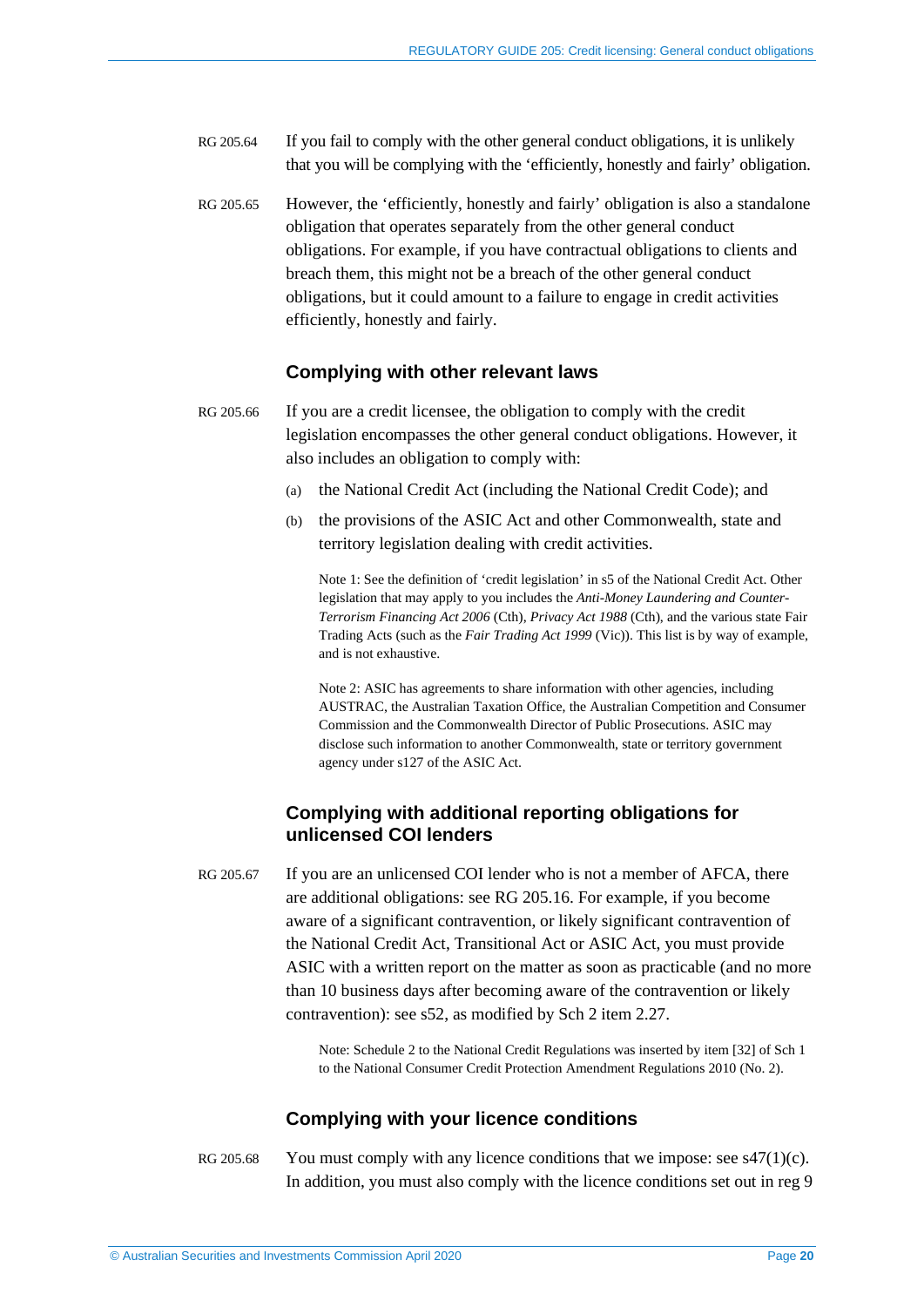of the National Credit Regulations. These conditions reinforce some of the general conduct obligations, so breaching a condition will sometimes also be a breach of the general conduct obligation to which the condition relates.

### <span id="page-20-1"></span><span id="page-20-0"></span>**Responsibility for compliance**

RG 205.69 We expect that you will allocate to a director or senior manager responsibility for:

- (a) overseeing your compliance measures; and
- (b) reporting to the governing body (including having ready access to the governing body).
- RG 205.70 You need to ensure that the area responsible for compliance:
	- (a) is independent enough to do its job properly (particularly for larger or more complex credit businesses);
	- (b) has adequate staff, resources and systems; and
	- (c) has access to relevant records.
- RG 205.71 We expect your compliance area to have adequate resources to do its job properly. In the case of some credit businesses (e.g. larger, more complex businesses, including corporate groups), it may be appropriate for you to have a separate compliance function (which might be outsourced to a third party). For credit licensees or unlicensed COI lenders whose business is small or whose main business is not engaging in credit activities, we expect that a person or persons will have responsibility for overseeing compliance, and that they will spend an appropriate amount of time on compliance.

#### **The role of senior management**

- <span id="page-20-2"></span>RG 205.72 The level of senior management involvement in overseeing your compliance measures might extend to:
	- (a) communicating the measures to those responsible for implementing them and other stakeholders;
	- (b) ensuring that your business has adequate staff and resources to undertake required compliance functions;
	- (c) ensuring staff education and awareness of the measures;
	- (d) implementing clear reporting lines for the manager(s) responsible for the measures; and
	- (e) receiving regular reports on the measures.

Note: If you have a small credit or finance broking business, se[e INFO 97](https://asic.gov.au/for-finance-professionals/credit-licensees/applying-for-and-managing-your-credit-licence/guidance-for-small-credit-businesses/) for further guidance on this issue. Note that our expectations about how you structure your compliance measures relate to the nature, scale and complexity of your business.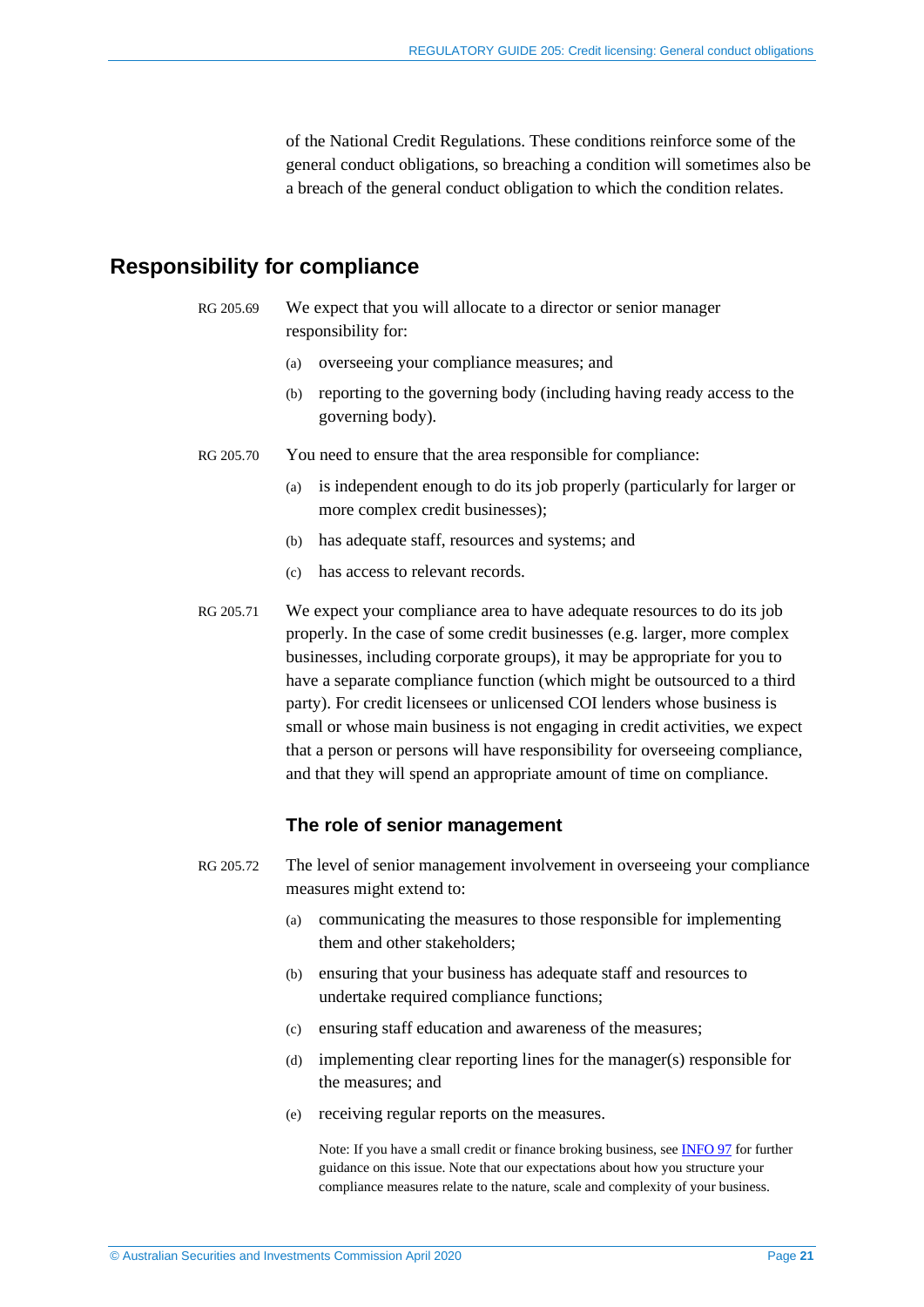## <span id="page-21-0"></span>**D Your internal systems**

#### **Key points**

Unless you are regulated by APRA, you must have measures in place to ensure you comply with the obligation to have adequate risk management systems on an ongoing basis.

We expect you to have a structured and systematic process for identifying, evaluating and managing risks faced by your business: see [RG 205.76](#page-21-2)[–RG](#page-22-2)  [205.81.](#page-22-2)

All licensees and unlicensed COI lenders must have adequate arrangements in place to ensure clients are not disadvantaged by any conflict of interest: see [RG 205.82–](#page-22-1)[RG 205.88.](#page-23-0)

This section explains what we look for when we assess the adequacy of your risk management systems and conflict of interest arrangements. When reading this section, you need to bear in mind the key concepts in Section [B.](#page-11-0)

If you are regulated by APRA, you only need to read the paragraphs relating to conflicts of interest (i.e. [RG 205.82–](#page-22-1)[RG 205.88\)](#page-23-0): see [RG 205.17–](#page-9-1)[RG 205.20.](#page-9-2)

### <span id="page-21-1"></span>**Risk management systems**

- RG 205.73 You must have adequate risk management systems: see  $\frac{847(1)}{(l)(ii)}$ . You must also have measures in place to ensure that you comply with this obligation on an ongoing basis: see [RG 205.50.](#page-16-3)
- RG 205.74 You must have adequate arrangements in place to ensure that your clients are not disadvantaged by any conflict of interest that may arise wholly or partly in relation to credit activities engaged in by you or your representatives: see s47(1)(b). Similar requirements also apply to unlicensed COI lenders: see s47, as modified by Sch 2 item 2.17.

Note: Schedule 2 to the National Credit Regulations was inserted by item [32] of Sch 1 to the National Consumer Credit Protection Amendment Regulations 2010 (No. 2).

RG 205.75 This section explains what we look for when we assess the adequacy of your risk management systems and conflict of interest arrangements. When reading this section, you need to bear in mind the key concepts in Section [B.](#page-11-0) For more help in designing and testing your measures, see the appendix.

Note: This requirement does not apply to you if you are regulated by APRA.

<span id="page-21-2"></span>RG 205.76 The requirement for risk management systems ensures that you explicitly identify the risks you face and have measures in place to keep those risks to an acceptable minimum.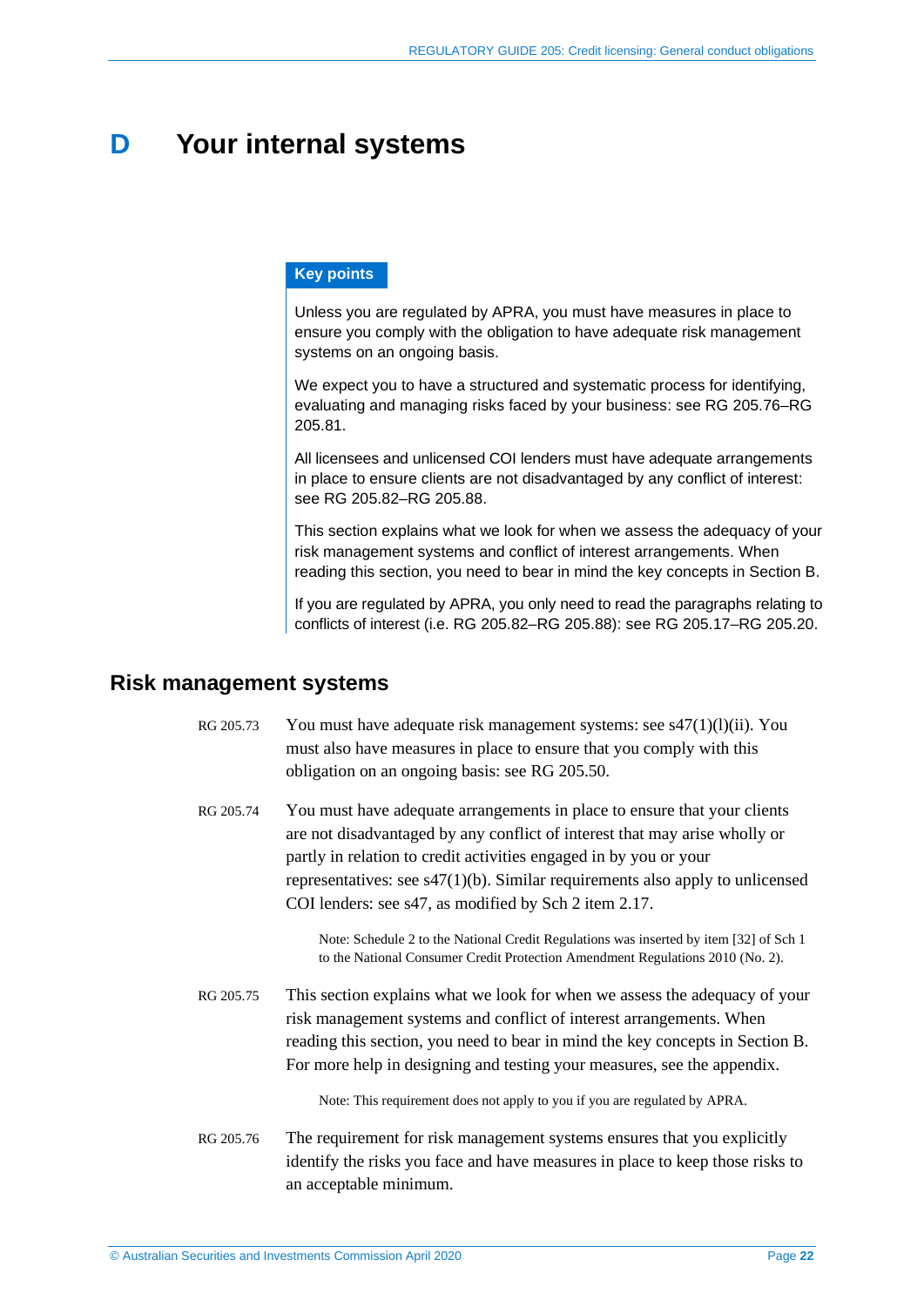- RG 205.77 We expect your risk management systems will:
	- (a) be based on a structured and systematic process that takes into account your obligations under the National Credit Act;
	- (b) identify and evaluate risks faced by your business, focusing on risks that adversely affect consumers or market integrity (this includes risks of non-compliance with the credit legislation as relevant);
	- (c) establish and maintain controls designed to manage or mitigate those risks; and
	- (d) fully implement and monitor those controls to ensure they are effective.

Note: In thinking through your risk management obligations, you might find it helpful to look at:

- (a) Australian Standard AS ISO [31000:2018](https://www.techstreet.com/sa/standards/as-iso-31000-2018?product_id=2047006) *Risk management: Guidelines—*see th[e Standards Australia website](https://www.standards.org.au/) for information on how to purchase this standard; and
- (b) Joint Forum *High-level principles for business continuity* (August 2006), available from IOSCO [\(www.iosco.org\)](http://www.iosco.org/), IAIS [\(www.iaisweb.org\)](http://www.iaisweb.org/) and BIS [\(www.bis.org\)](http://www.bis.org/).

#### **Nature, scale and complexity of your business**

- RG 205.78 Your risk management systems will depend on the nature, scale and complexity of your business and your risk profile. They will be different for each credit licensee or unlicensed COI lender.
- RG 205.79 Your risk management systems will need to adapt as your business develops and your business risk profile changes over time.
- RG 205.80 If you use external providers to provide functions that relate to your credit licence, we think your risk management measures will need to be different from those you would need if you performed those functions in-house.

Note: We will take into account the nature, scale and complexity of your credit activities when assessing compliance with this obligation: see s47(2).

#### **Financial risks**

<span id="page-22-2"></span>RG 205.81 Your risk management systems will normally need to address the risk that your financial resources will not be adequate.

Note: For further guidance see [RG 207.](https://asic.gov.au/regulatory-resources/credit/credit-general-conduct-obligations/rg-207-credit-licensing-financial-requirements/)

## <span id="page-22-1"></span><span id="page-22-0"></span>**Conflicts of interest**

RG 205.82 All credit licensees and unlicensed COI lenders have a general conduct obligation in relation to conflicts of interest: see s47, as modified by Sch 2 item 2.17.

> Note: Schedule 2 to the National Credit Regulations was inserted by item [32] of Sch 1 to the National Consumer Credit Protection Amendment Regulations 2010 (No. 2).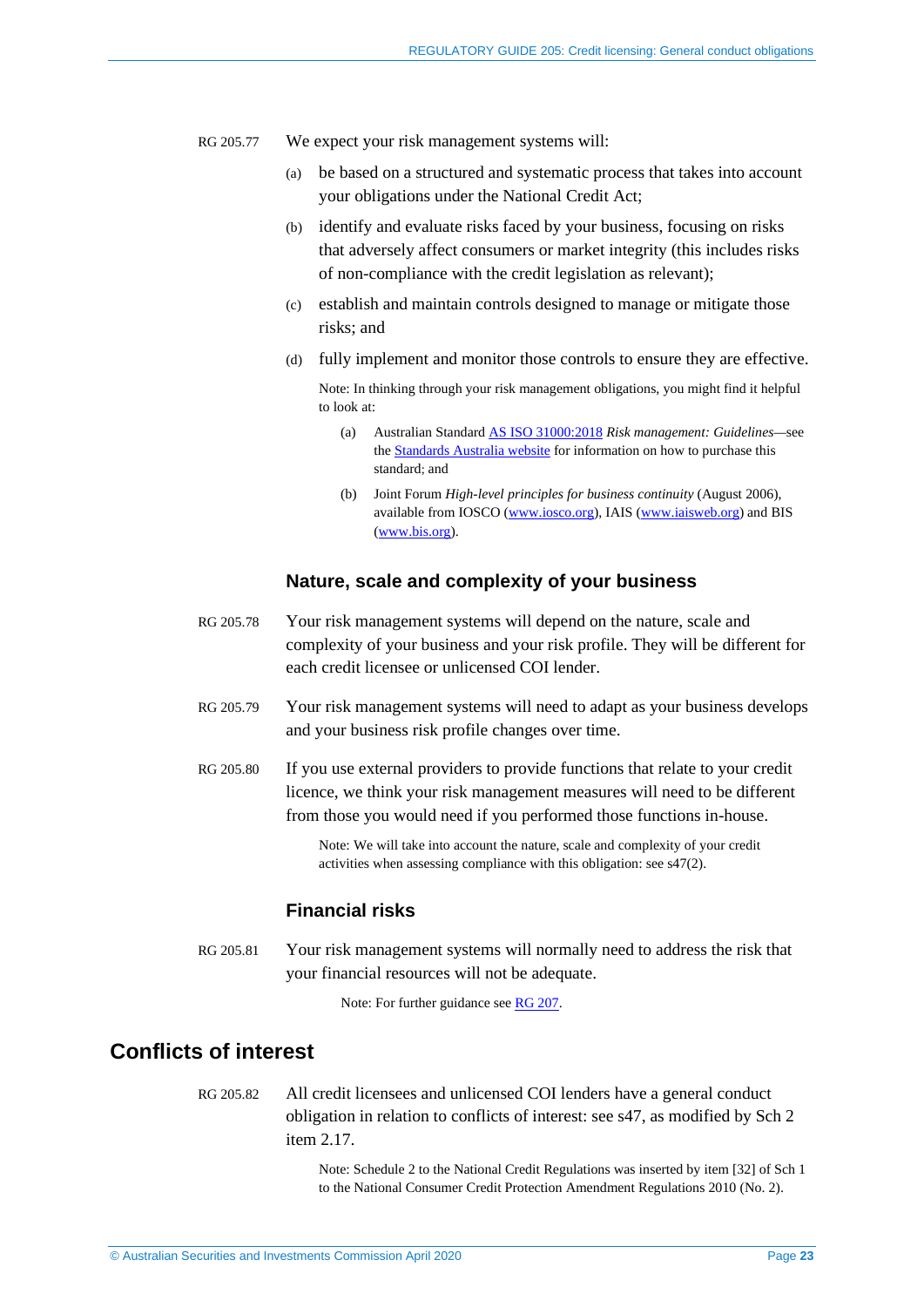RG 205.83 This obligation is to have adequate arrangements in place to ensure that your clients are not disadvantaged by any conflict of interest that may arise wholly or partly in relation to credit activities engaged in by you or your representatives. We think that this obligation also includes the obligation to manage and monitor any conflicts that arise in relation to any credit activities in which you engage.

> Note: This obligation is different from the obligation under s912A(1)(aa) of the *Corporations Act 2001* (Corporations Act) that applies to AFS licensees in relation to conflicts of interest. We think that the conflicts obligation for credit licensees is more explicit about the required outcomes for the consumer.

RG 205.84 The obligation arises where an interest of the licensee or unlicensed COI lender conflicts with a legal obligation that the licensee (or unlicensed COI lender) owes to the client, including one that arises under the credit legislation, National Credit Regulations, or at law (whether through statute, common law or contractual arrangements between the licensee and the client).

Note: See Explanatory Memorandum, paragraph 2.117.

- RG 205.85 Whether arrangements are 'adequate' will depend on the particular circumstances in each case. For example, if a credit provider pays a licensee providing credit assistance a higher rate of commission for achieving certain volumes of sales, the licensee would need to adopt adequate arrangements to ensure that consumers are not disadvantaged by the possible conflict of interest that arises.
- RG 205.86 These arrangements would need to ensure that staff or representatives of the licensee are not favouring the achievement of volume targets over the interests of the client. Such arrangements could include compliance procedures designed to ensure that the licensee does not suggest a credit contract that is unsuitable for the consumer so that consumers are not disadvantaged by the incentive offered to the licensee who is providing the credit assistance.

Note: We will take into account the nature, scale and complexity of your credit activities when assessing compliance with this obligation: see s47(2).

- RG 205.87 Generally, we expect that licensees providing credit assistance in relation to third party loans should have a suitably comprehensive product list. We expect that this list will be thoroughly researched and reasonably representative of the products available on the market (being the market available to your clients).
- <span id="page-23-0"></span>RG 205.88 For example, a mortgage broker has reviewed the home loan market and has a comprehensive list of the products on which it can advise and arrange, which is well researched so that it is representative of the credit market available to its clients. The broker can offer borrowers access to products that will be competitive in price, although not necessarily the cheapest available. The list needs to be sufficiently comprehensive to ensure that the broker has made adequate arrangements.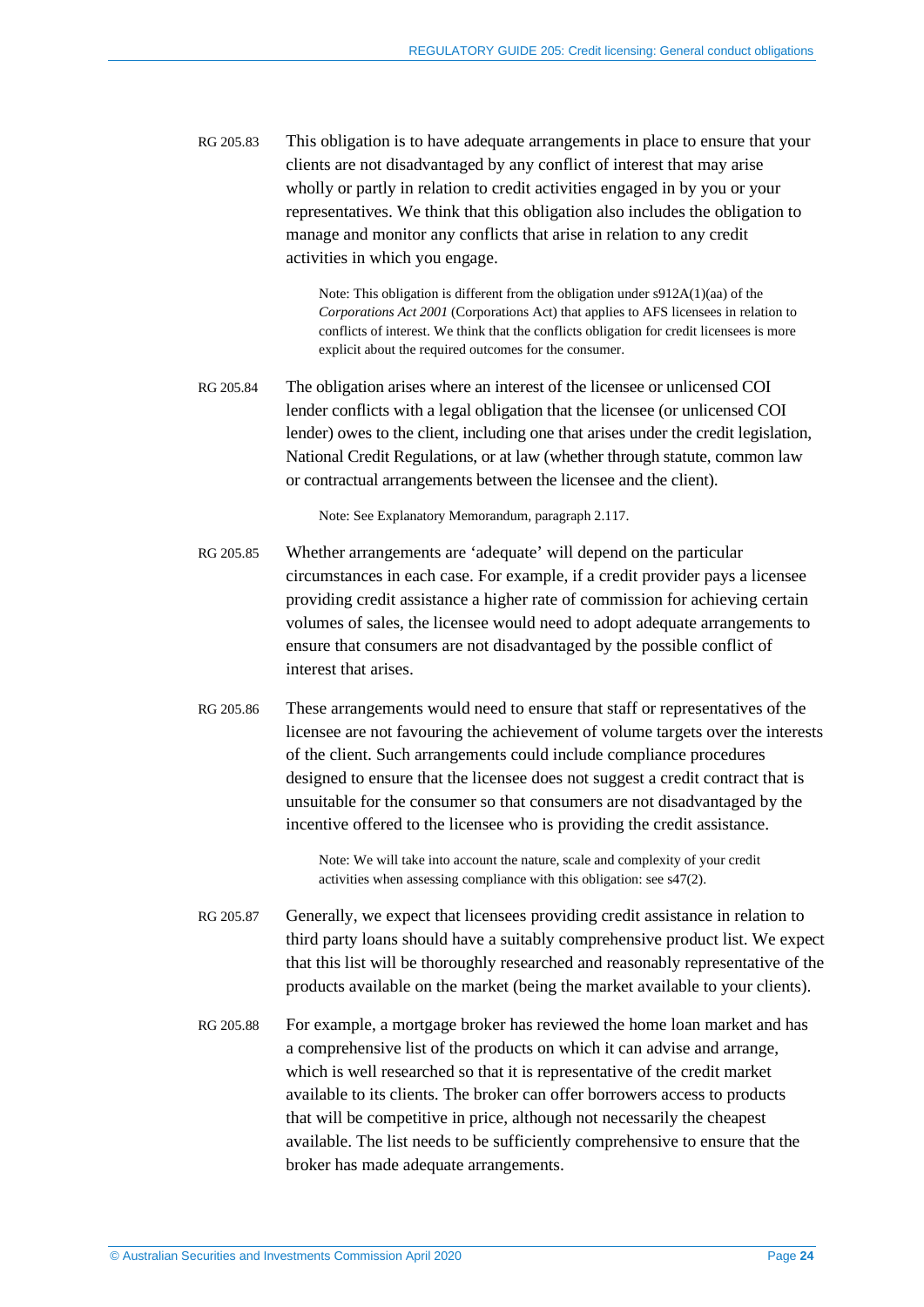## <span id="page-24-1"></span>**E Your people**

#### **Key points**

You must have measures for monitoring and supervising your representatives (i.e. the people who act on your behalf). We expect these measures will allow you to determine whether your representatives are complying with the credit legislation: see [RG 205.94–](#page-25-1)[RG 205.104.](#page-26-2)

You must also have measures to ensure that your representatives who engage in credit activities have, and maintain, the necessary knowledge and skills to engage in those credit activities competently: see [RG 206.](https://asic.gov.au/regulatory-resources/credit/credit-general-conduct-obligations/rg-206-credit-licensing-competence-and-training/)

This section explains what we look for when we assess compliance with each of these obligations. We have provided separate guidance about meeting your obligations for training representatives: see RG 206.

## <span id="page-24-2"></span><span id="page-24-0"></span>**Obligations of a credit licensee regarding its representatives**

#### RG 205.89 You must:

- (a) take reasonable steps to ensure that your representatives comply with the credit legislation  $(s47(1)(e))$ ;
- (b) comply with the ASIC protocol by:
	- (i) requesting references when employing or authorising mortgage brokers to act on your behalf; and
	- (ii) sharing information with other credit licensees and AFS licensees by providing references about your current and former representatives  $(s47(1)(ea))$ ; and
- (c) if your representatives engage in credit activities (as relevant), ensure they are trained and competent to do so  $(s47(1)(g))$ .
- RG 205.90 If you are an unlicensed COI lender, you must also comply with the requirement to ensure that, if your representatives engage in credit activities in relation to carried over instruments, they are adequately trained and competent to do so: see s47, as modified by Sch 2 item 2.17.

Note: Schedule 2 to the National Credit Regulations was inserted by item [32] of Sch 1 to the National Consumer Credit Protection Amendment Regulations 2010 (No. 2).

RG 205.91 You must also have measures in place to ensure that you comply with these obligations on an ongoing basis: see [RG 205.50.](#page-16-3)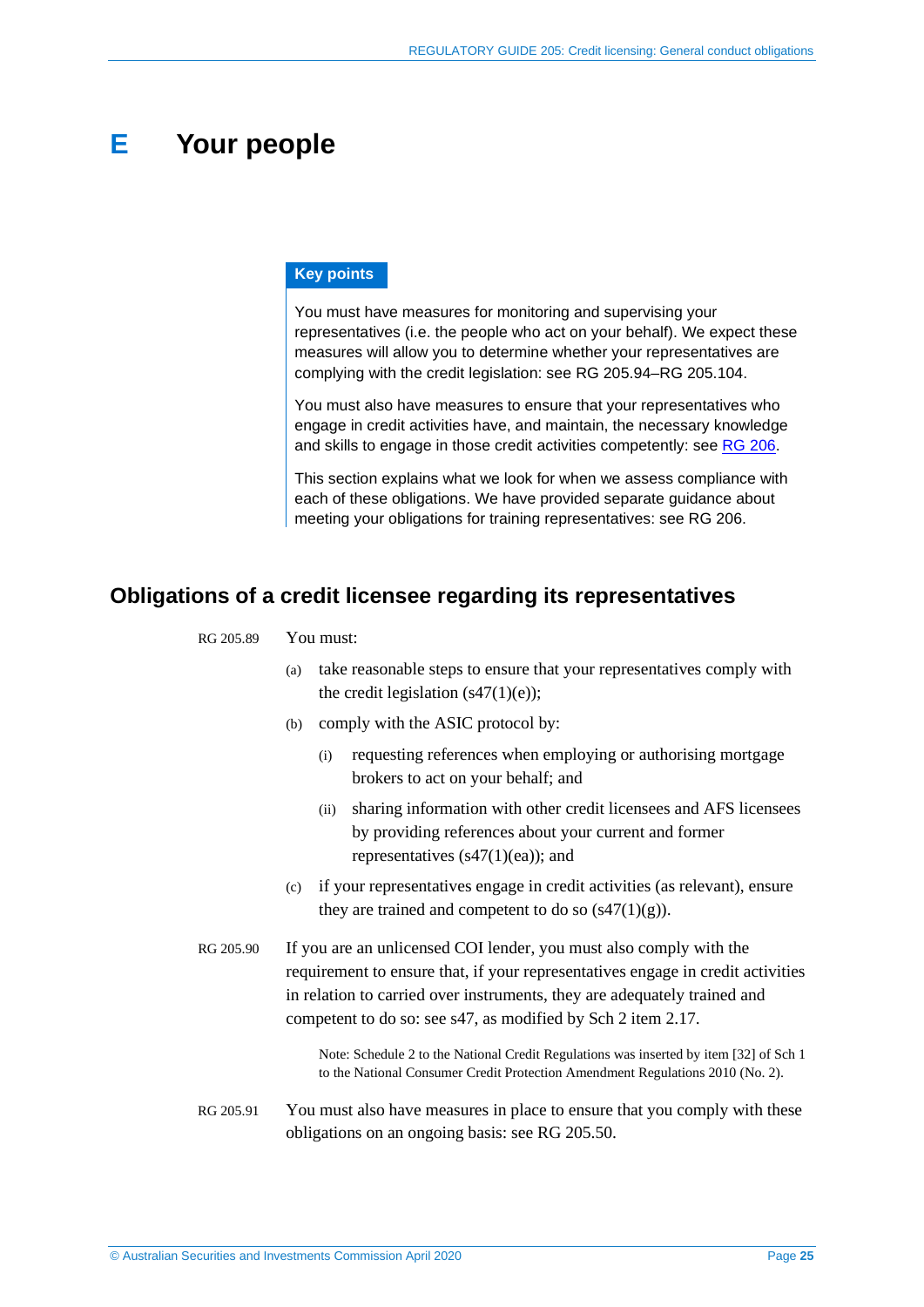- RG 205.92 This section explains what we look for when we assess compliance with these obligations. When reading this section, you need to bear in mind the key concepts in Section [B.](#page-11-0) For more help in designing and testing your measures, see the appendix.
- RG 205.93 You must also have adequate resources, including people, to engage in credit activities and carry out supervision: see s47, as modified by Sch 2 item 2.17. This particular obligation is covered in Section [F.](#page-27-0)

### <span id="page-25-1"></span><span id="page-25-0"></span>**Monitoring and supervision of your representatives**

RG 205.94 To ensure your representatives comply with the credit legislation, we consider that you need to monitor and supervise them.

#### **Who do you need to monitor and supervise?**

- RG 205.95 Any person who acts on your behalf is your 'representative': see s5. Under s5, 'representatives' refers to the following classes of persons:
	- (a) your employees and directors, or the employees and directors of a body corporate related to you;
	- (b) your credit representatives; and
	- (c) any other person acting on your behalf.

#### **How closely do you need to supervise your representatives?**

- RG 205.96 The level of monitoring and supervision your representatives need will depend on the functions your representatives perform and the nature, scale and complexity of your business (e.g. whether your business operates from one or a number of locations).
- RG 205.97 We do not think that you need to scrutinise every activity of your representatives. However, we expect you will have measures that:
	- (a) allow you to determine whether your representatives are complying with the credit legislation (including your licence conditions); and
	- (b) include a robust mechanism for remedying any breaches.
- RG 205.98 We also expect that you will have measures in place for complying with new requirements as they arise.

#### **Employment screening**

RG 205.99 We expect your measures for monitoring and supervision will include carrying out appropriate background checks before you appoint new representatives. These checks could include referee reports, searches of ASIC's register of banned and disqualified persons and police checks.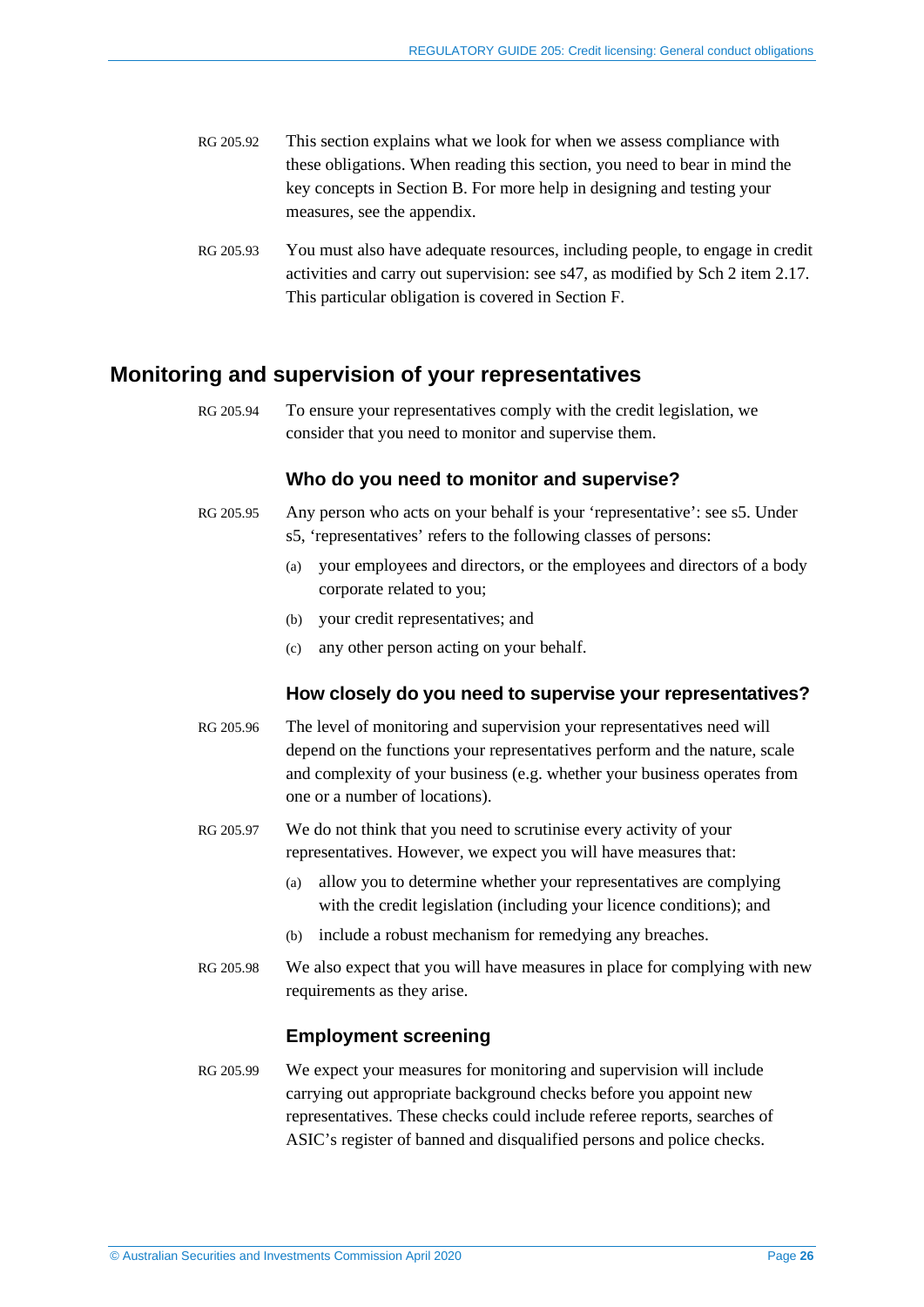#### **Complying with the ASIC protocol**

- <span id="page-26-0"></span>RG 205.100 If you are considering employing or authorising a representative to act as a mortgage broker on your behalf, you will need to comply with the ASIC protocol by requesting a reference(s) about the representative from other credit licensees and AFS licensees.
- RG 205.101 The ASIC protocol is intended to promote better information sharing about the performance history of prospective mortgage brokers and financial advisers (prospective representatives).
- RG 205.102 The ASIC protocol requires a recruiting licensee to request a reference(s) about a prospective representative from the representative's current and/or former credit licensee(s) and/or AFS licensee(s). Credit licensees and AFS licensees that receive a request for a reference under the ASIC protocol must share information with the recruiting licensee by providing a reference about the prospective representative.
- <span id="page-26-1"></span>RG 205.103 The ASIC protocol provides a template reference request which asks for information about a prospective representative in the past five years. It also provides a template consent form which must be completed by the prospective representative before a recruiting licensee requests a reference.

Note: For information about the obligations that apply under the ASIC protocol, see [INFO 257.](https://asic.gov.au/regulatory-resources/financial-services/reference-checking-directory-for-financial-services-industry/asic-reference-checking-and-information-sharing-protocol/)

#### **Measures for monitoring and supervision**

- <span id="page-26-2"></span>RG 205.104 Your measures for monitoring and supervision will normally show how you:
	- (a) keep track of who your representatives are, what role they perform and whether they are appropriately authorised;
	- (b) ensure your representatives (including your credit representatives) act within the scope of what you have authorised them to do:
	- (c) ensure your representatives understand your compliance arrangements;
	- (d) monitor your representatives' compliance; and
	- (e) respond to compliance failures.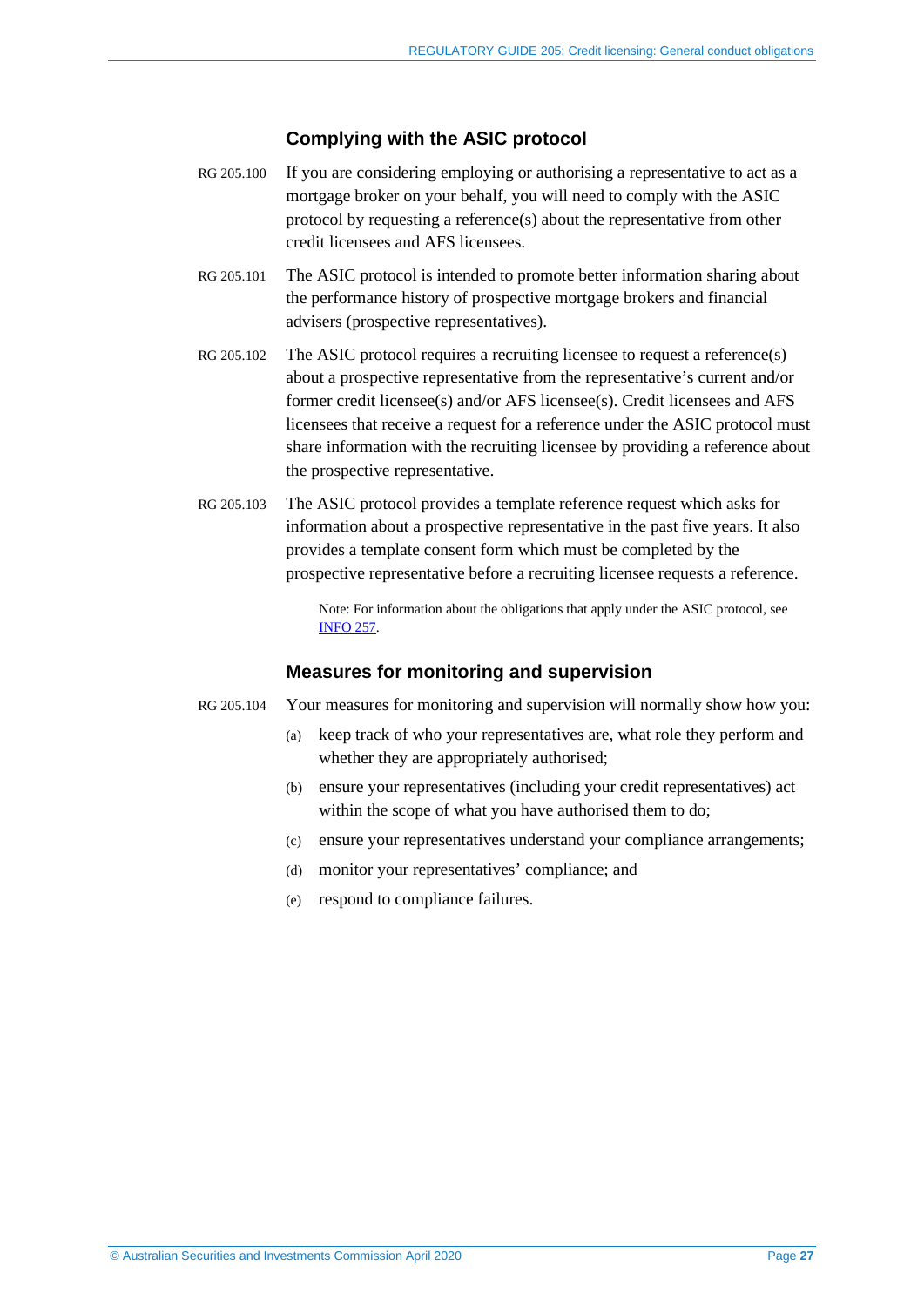## <span id="page-27-0"></span>**F Your resources**

#### **Key points**

Unless you are regulated by APRA, you must have measures in place for ensuring you have adequate resources to engage in the credit activities covered by your licence and to carry out supervisory arrangements: see [RG 205.105](#page-27-2)[–RG 205.110.](#page-27-3)

You at least need to have enough resources to enable you to comply with all of your obligations under the law and meet your current and anticipated future operational needs: see [RG 205.111–](#page-28-2)[RG 205.118.](#page-29-0)

This section explains what we look for when we assess the adequacy of your human and technological resources. When reading this section, you need to bear in mind the key concepts in Section [B.](#page-11-0) See the appendix for more help in designing and testing your measures.

If you are regulated by APRA, you do not need to read this section: see [RG](#page-9-1)  [205.17–](#page-9-1)[RG 205.20.](#page-9-2)

## <span id="page-27-2"></span><span id="page-27-1"></span>**Having adequate resources**

RG 205.105 You must have adequate financial, technological and human resources to engage in the credit activities covered by your licence or in carried over instrument lending activity, and to carry out supervisory arrangements: see s47, as modified by Sch 2 item 2.17.

> Note: Schedule 2 to the National Credit Regulations was inserted by item [32] of Sch 1 to the National Consumer Credit Protection Amendment Regulations 2010 (No. 2).

- RG 205.106 If you are an unlicensed COI lender and are not regulated by APRA, you must similarly ensure that you have adequate resources so you can engage in the credit activities in relation to carried over instruments, and to carry out supervisory arrangements: see s47, as modified by Sch 2 item 2.17.
- RG 205.107 Whether your resources are adequate will depend on the nature, scale and complexity of your business: see [RG 205.26.](#page-11-3)
- RG 205.108 You must also have measures to ensure that you have adequate resources on an ongoing basis: see [RG 205.50.](#page-16-3)
- RG 205.109 We have provided separate guidance about meeting your obligation to have adequate financial resources: see [RG 207.](https://asic.gov.au/regulatory-resources/credit/credit-general-conduct-obligations/rg-207-credit-licensing-financial-requirements/)
- <span id="page-27-3"></span>RG 205.110 Having adequate technological and human resources is crucial to your ability to demonstrate you have the capacity to carry on your credit business in full compliance with the law and to supervise your representatives. Failure to have enough resources may create an unacceptable risk that you may not comply with all your obligations as a credit licensee (or unlicensed COI lender).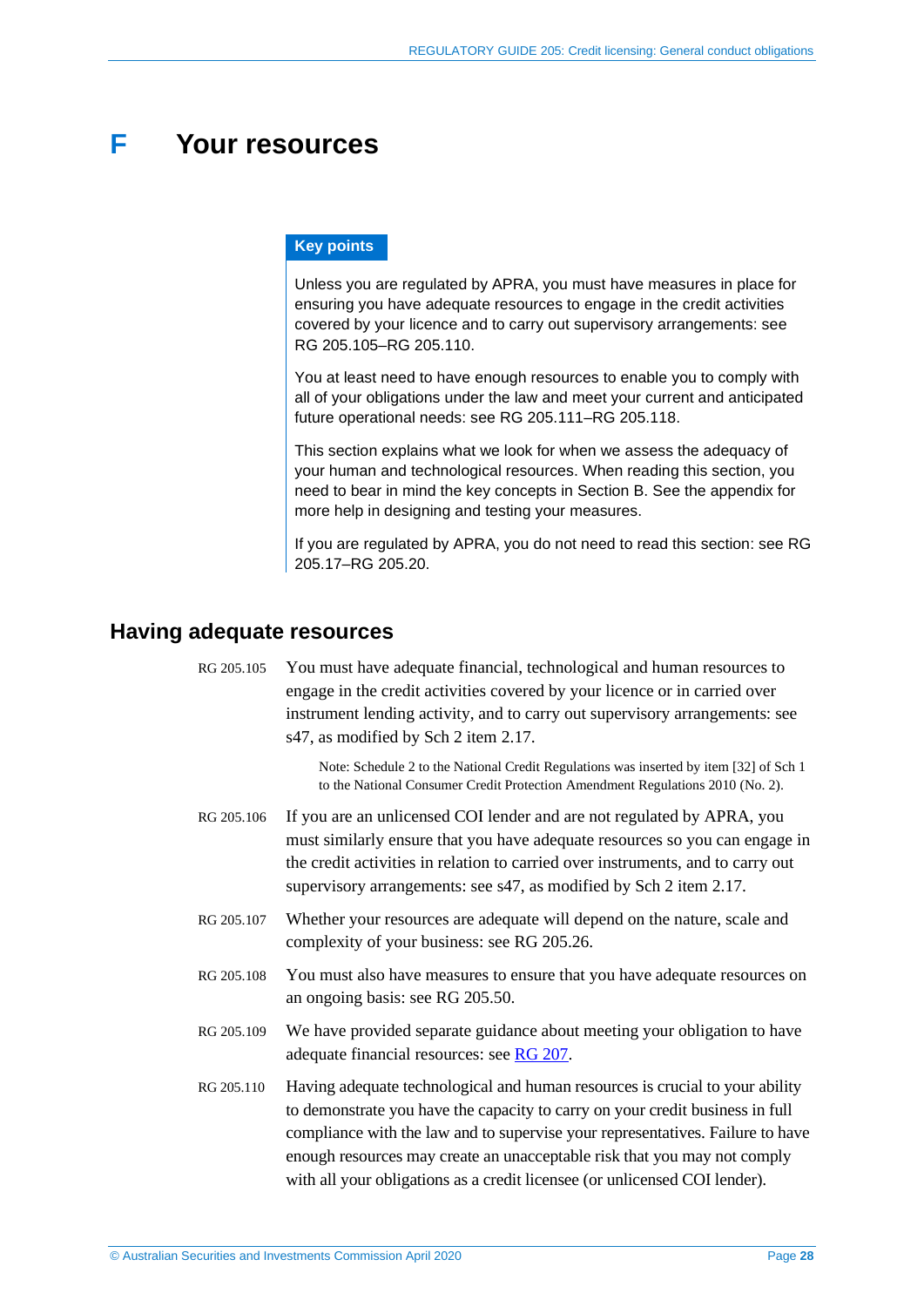### <span id="page-28-2"></span><span id="page-28-0"></span>**Human resources**

- RG 205.111 Whether your human resources are adequate will depend on the nature, scale and complexity of your business: see [RG 205.26.](#page-11-3) However, you need to have enough people to enable you to:
	- (a) comply with all of your obligations under the law;
	- (b) carry out monitoring and supervision; and
	- (c) meet your current and anticipated future operational needs.
- RG 205.112 Your measures for ensuring that you have enough people will normally include:
	- (a) recruitment processes and succession planning;
	- (b) systems for inducting and training new staff;
	- (c) performance management systems; and
	- (d) processes for staff retrenchment and redundancy.

#### **Reviewing your human resources**

- RG 205.113 You need to review the adequacy of your human resources regularly.
- RG 205.114 We expect that you will identify key indicators that your human resources are inadequate. These key indicators are likely to include:
	- (a) customer complaints about the quality of customer service;
	- (b) a low ratio of compliance staff to representatives;
	- (c) client accounts and interests not being monitored when staff are absent;
	- (d) a large number of inexperienced staff (e.g. staff who have been in your business less than six months); and
	- (e) a large number of vacant positions.

### <span id="page-28-3"></span><span id="page-28-1"></span>**Technological resources**

RG 205.115 Whether your technological resources are adequate will depend on the nature, scale and complexity of your business: se[e RG 205.26.](#page-11-3) However, you need to have enough technological resources to enable you to:

- (a) comply with all of your obligations under the law;
- (b) maintain client records and data integrity;
- (c) protect confidential and other information; and
- (d) meet your current and anticipated future operational needs.
- RG 205.116 We know that the credit industry uses a variety of technological resources, ranging from phones and computers to sophisticated networks and/or customised IT systems. We do not think you need to have sophisticated IT systems if simpler systems enable you to meet the criteria in [RG 205.115.](#page-28-3)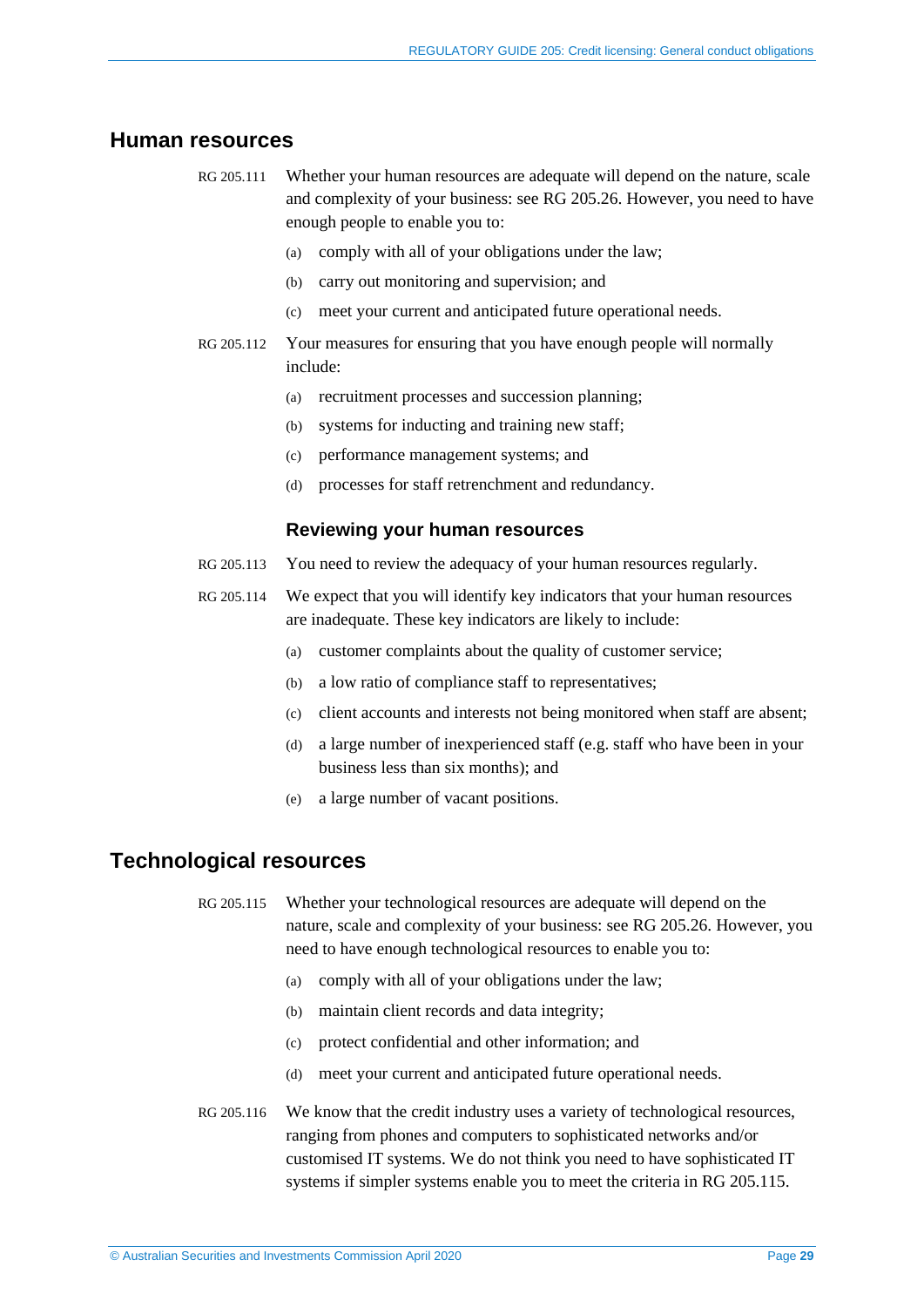#### **Reviewing your IT systems**

- RG 205.117 You need to review the adequacy of your technological resources regularly.
- <span id="page-29-0"></span>RG 205.118 When reviewing your IT systems, you need to consider:
	- (a) your IT system security;
	- (b) the currency of your hardware and software;
	- (c) the quality and relevance of the applications you use;
	- (d) your disaster recovery systems and business resumption capacity;
	- (e) the number of users;
	- (f) the ongoing viability of software, and any service providers;
	- (g) the response times of your IT systems;
	- (h) the down times of your IT systems;
	- (i) your use of legacy IT systems; and
	- (j) complaints (e.g. from staff, clients or service providers) about your IT systems.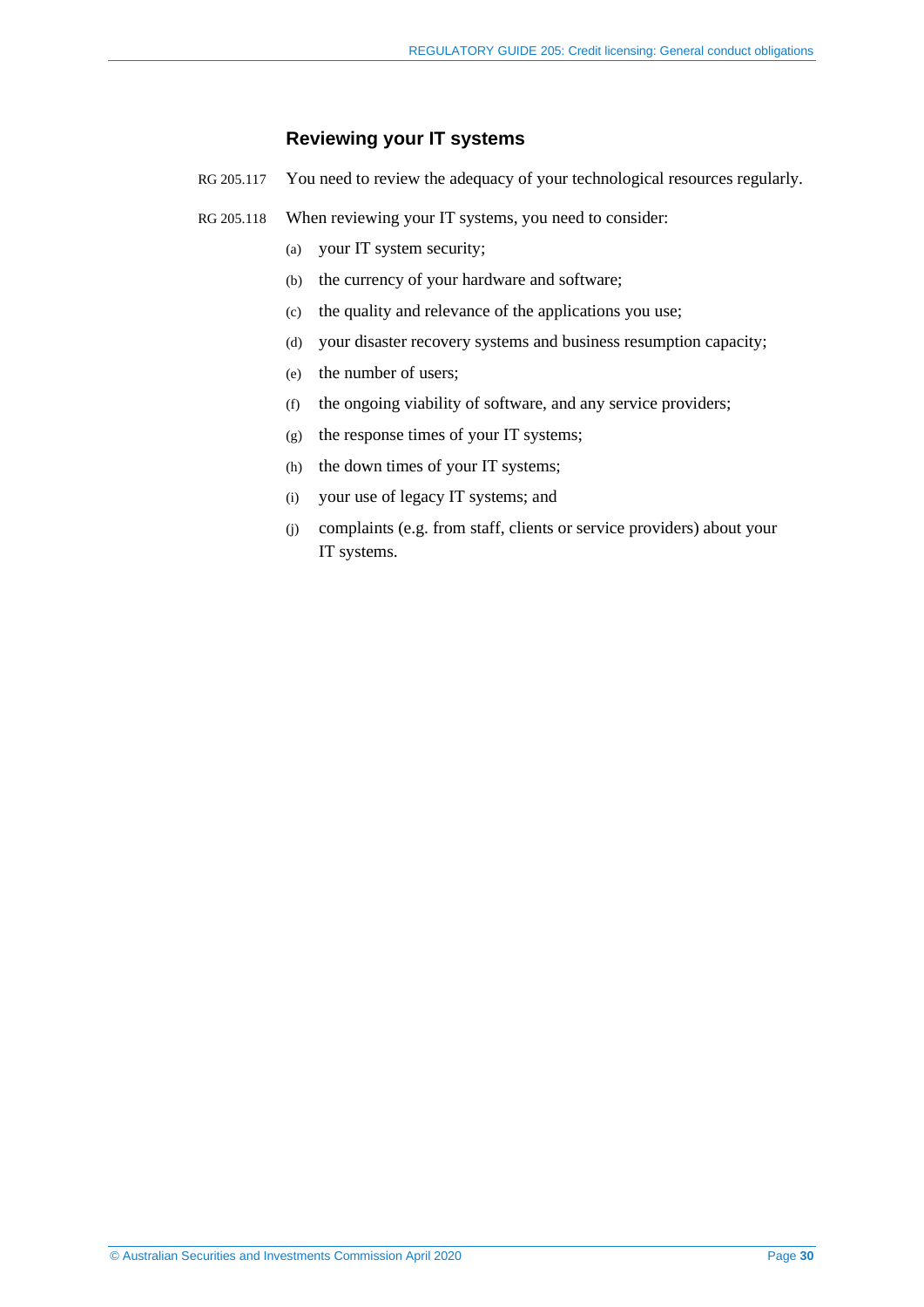## <span id="page-30-0"></span>**Appendix: Designing and testing your measures**

- RG 205.119 This appendix sets out questions to consider when designing and testing your measures for ensuring you comply with the general conduct obligations covered in Sections [C](#page-16-0) to [F](#page-27-0) of this guide: see [Table 2–](#page-31-0)[Table 4.](#page-33-0) You need to read this appendix in conjunction with the corresponding section of this guide.
- RG 205.120 This appendix is not intended as a compliance checklist—it does not cover everything you need to consider, and it may cover some things that do not apply to you. You still need to consider your individual circumstances, including the nature, scale and complexity of your business: see [RG 205.26.](#page-11-3)
- RG 205.121 We will continue to review and update the tables in this appendix in light of our regulatory experience.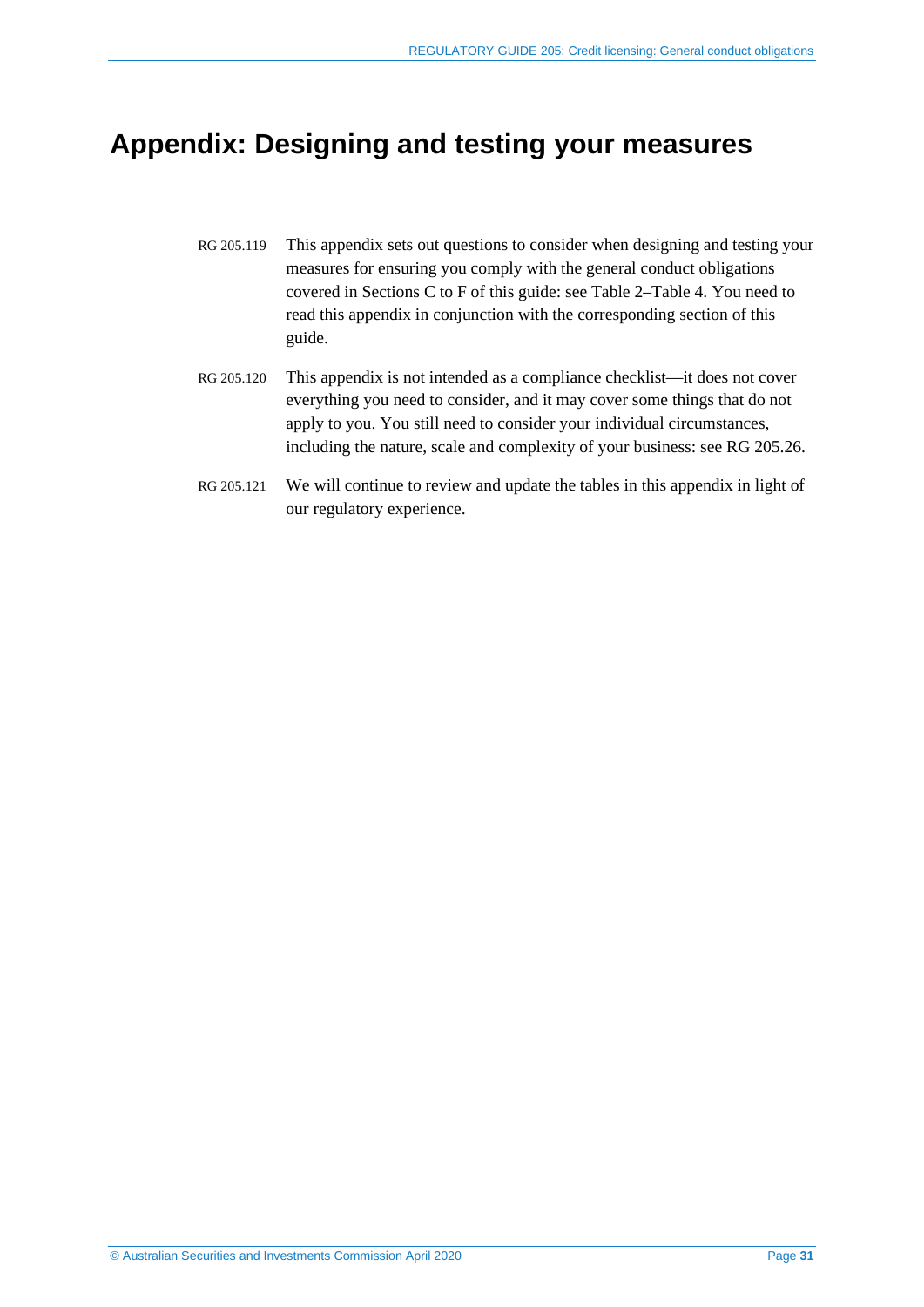| <b>Compliance</b>                               | • Have you documented your compliance measures?                                                                                                                                   |
|-------------------------------------------------|-----------------------------------------------------------------------------------------------------------------------------------------------------------------------------------|
| framework                                       | • Has your governing body signed off on them?                                                                                                                                     |
|                                                 | • How do you monitor whether your compliance measures are being followed?<br>Who is responsible?                                                                                  |
|                                                 | • How do you review your compliance arrangements to ensure they remain<br>effective and up to date (e.g. to deal with new products)?                                              |
|                                                 | • Do you undertake regular external reviews of your compliance measures and<br>their monitoring?                                                                                  |
|                                                 | • How do you assess the impact of outsourcing on your compliance measures?                                                                                                        |
| Implementing                                    | • How do you communicate your compliance measures to your staff?                                                                                                                  |
| compliance measures                             | • Are your compliance measures integrated into relevant operational processes?                                                                                                    |
|                                                 | • How do you promote a culture of compliance within your organisation?                                                                                                            |
| <b>Compliance function</b>                      | • Have you set up a separate compliance function within your organisation? Is it<br>independent?                                                                                  |
|                                                 | • Do you have a compliance manager? Do they report to the governing body (or<br>its delegate)?                                                                                    |
|                                                 | • Are compliance staff adequately trained and qualified in compliance<br>responsibilities?                                                                                        |
|                                                 | • Are the responsibilities of compliance staff clearly defined and understood?                                                                                                    |
|                                                 | • Do compliance staff have access to the information they need to perform their<br>role?                                                                                          |
| <b>Responding to</b><br>compliance failures     | • How do you ensure that you identify and take action to remedy compliance<br>failures and other compliance issues, including action to prevent their<br>recurrence?              |
|                                                 | • How do you identify and address systemic compliance failures or other trends in<br>compliance issues?                                                                           |
| <b>Record-keeping</b>                           | • How do you ensure that you keep adequate accounting, business and<br>compliance monitoring records?                                                                             |
|                                                 | • How do you ensure that you retain records for the statutory period?                                                                                                             |
| <b>Conduct and</b><br>disclosure<br>obligations | • How do you ensure that you comply with your conduct obligations under the<br>National Credit Act? For example, licensees have to meet responsible lending<br>requirements.      |
|                                                 | • How do you ensure that you comply with your disclosure obligations? For<br>example, licensees will have obligations in relation to providing a Credit Guide to<br>the consumer. |
|                                                 |                                                                                                                                                                                   |

<span id="page-31-0"></span>**Table 2: Your broad compliance obligations (Section [C\)](#page-16-0)**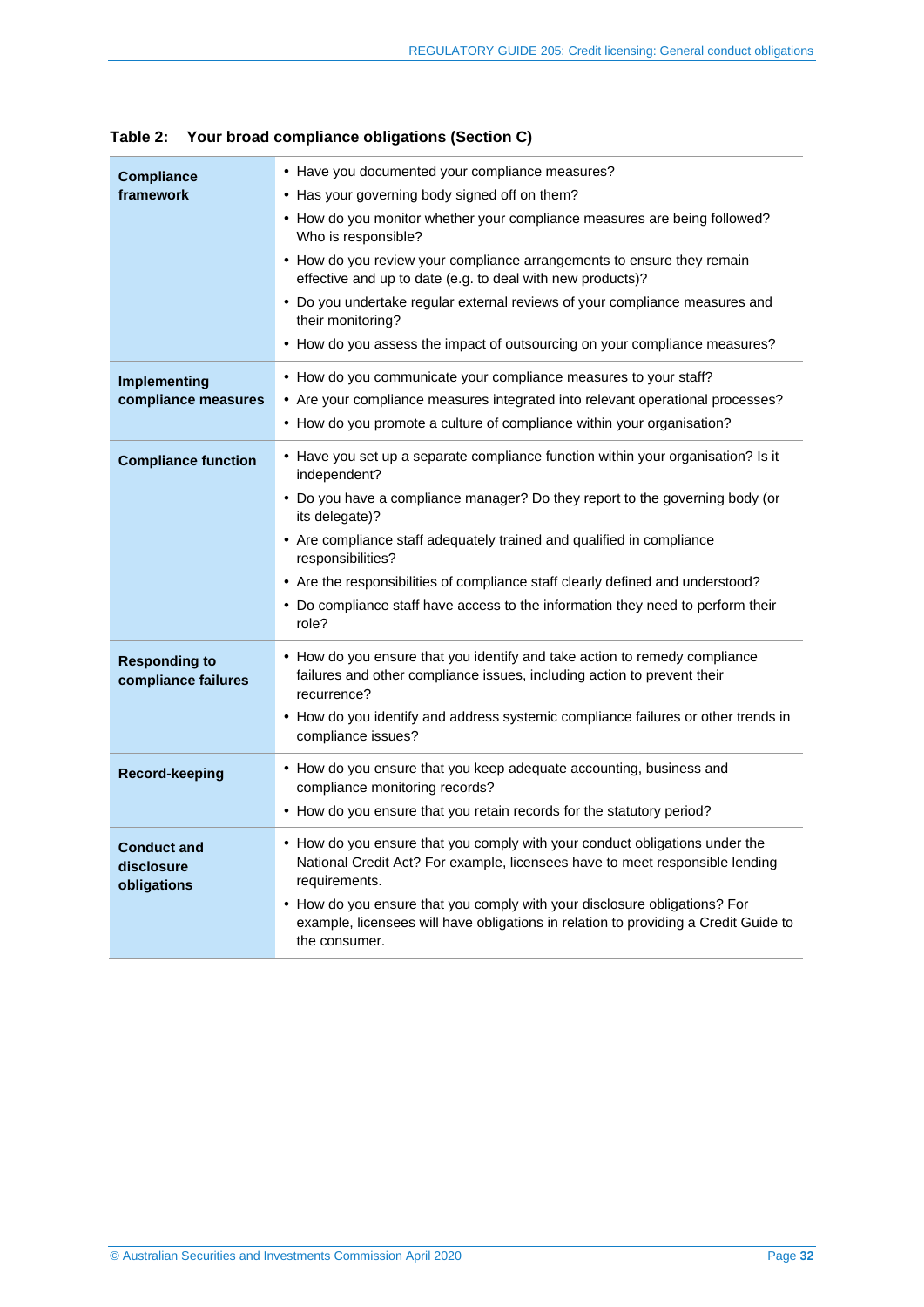|                                                       | <b>RISK MANAGEMENT SYSTEMS</b>                                                                                                                                                                                                                                                                                                                                                                                                                                                                                                                                                                                                                           |  |  |
|-------------------------------------------------------|----------------------------------------------------------------------------------------------------------------------------------------------------------------------------------------------------------------------------------------------------------------------------------------------------------------------------------------------------------------------------------------------------------------------------------------------------------------------------------------------------------------------------------------------------------------------------------------------------------------------------------------------------------|--|--|
| <b>Risk management</b><br>framework                   | • Have you documented your risk management systems?<br>• Do your documented measures show who is responsible for risk management?<br>• Has your governing body signed off on your risk management measures and<br>made a commitment to ongoing risk management?<br>• Have you appointed senior managers to oversee risk management measures?<br>• Are there clear risk management reporting lines? Do your staff understand what<br>they are required to report on, and when?<br>• Do you annually review your risk management measures to ensure they are<br>effective? Does this include external review?<br>• Do you have a business continuity plan? |  |  |
| <b>Implementing risk</b><br>management                | • How do you ensure that staff understand and comply with risk management<br>measures?<br>• Are risk management staff adequately trained and qualified in risk management<br>responsibilities?                                                                                                                                                                                                                                                                                                                                                                                                                                                           |  |  |
| <b>Identifying risks</b>                              | • How do you identify risks to your business?<br>• How do you identify risks to consumers and market integrity?<br>• Have you considered all your obligations under the National Credit Act (including<br>the regulations and licence conditions) and identified the risks of non-compliance<br>with them?<br>• How do you ensure you identify new risks as they arise (e.g. because of new<br>products or technology)?<br>• Do you document the risks you identify?                                                                                                                                                                                     |  |  |
| <b>Evaluating risks</b>                               | • How do you establish the probability of a risk event occurring and the impact of<br>the problem if the risk occurs?<br>• How do you combine the probability and impact factors to determine overall risk?<br>• How do you prioritise the risks and establish which ones need to be addressed?<br>• Do you document the risks you evaluate and your evaluation methods?                                                                                                                                                                                                                                                                                 |  |  |
| <b>Addressing risks</b>                               | • How do you address those risks with appropriate measures and controls?<br>• Do you document your measures and controls for addressing risk and the reasons<br>behind them?                                                                                                                                                                                                                                                                                                                                                                                                                                                                             |  |  |
| <b>CONFLICTS OF INTEREST</b>                          |                                                                                                                                                                                                                                                                                                                                                                                                                                                                                                                                                                                                                                                          |  |  |
| <b>Ensuring your clients</b><br>are not disadvantaged | • Do you have adequate arrangements in place to ensure that your clients are not<br>disadvantaged by any conflict that may arise in relation to your or your<br>representatives' credit activities (including managing and monitoring any conflicts<br>that arise)?<br>• For example, do your arrangements include compliance procedures to ensure that<br>neither you nor your representatives suggest a credit contract that is unsuitable for<br>a consumer if a higher rate of commission is involved?                                                                                                                                               |  |  |
| <b>Product list</b>                                   | • How comprehensive is your product list?<br>• Have you thoroughly researched the products on your list and are they reasonably<br>representative of the products available on the market (being the market available<br>to your clients)?                                                                                                                                                                                                                                                                                                                                                                                                               |  |  |

### **Table 3: Your internal systems (Section [D\)](#page-21-0)**

π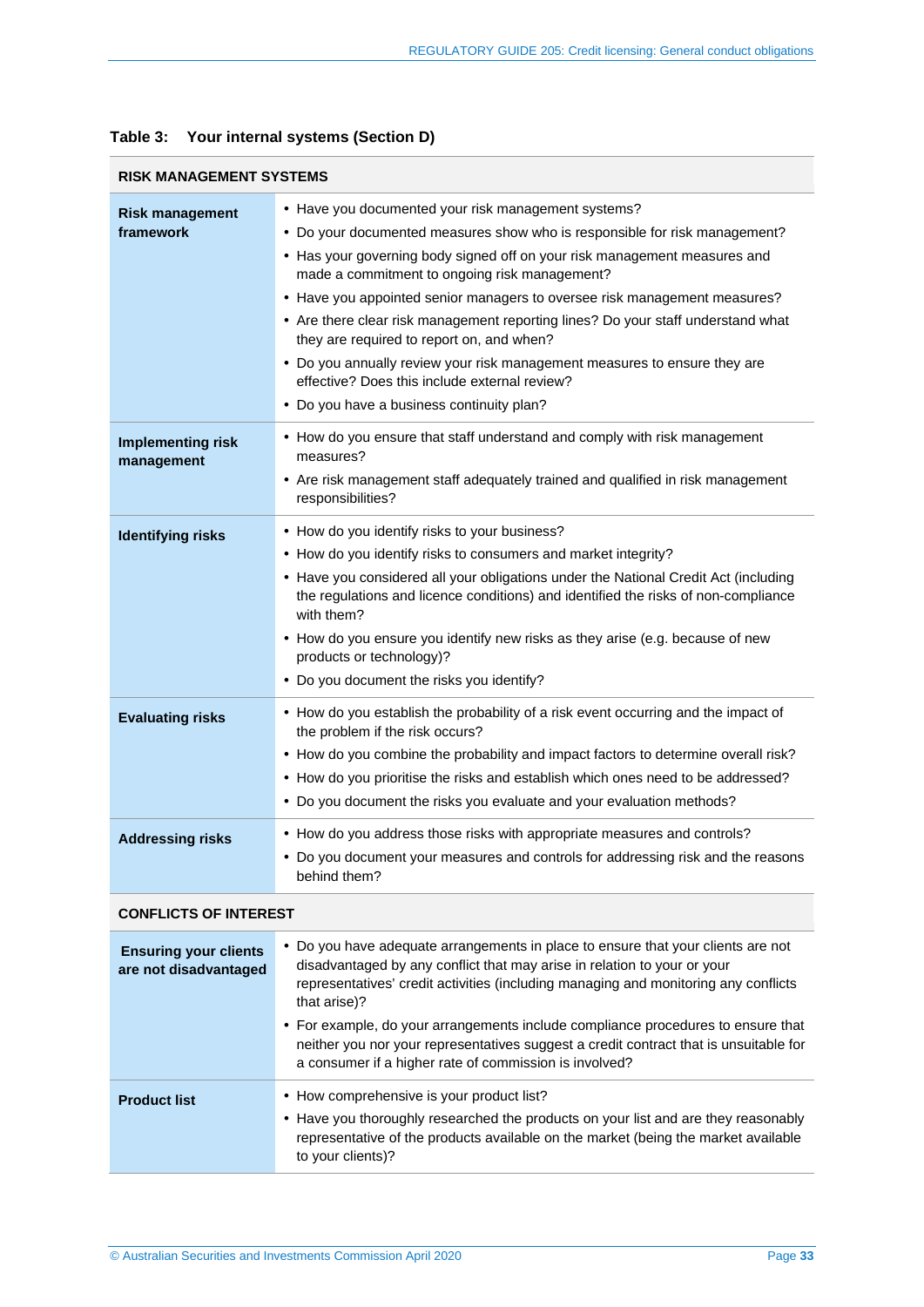| <b>MONITORING AND SUPERVISION</b>              |                                                                                                                                                                                                                          |  |
|------------------------------------------------|--------------------------------------------------------------------------------------------------------------------------------------------------------------------------------------------------------------------------|--|
| <b>Appointing</b><br>representatives           | • What background checks (e.g. referee reports) do you do before you appoint<br>representatives? How do you check the person's identity?<br>• How do you ensure you comply with your obligations under the ASIC protocol |  |
|                                                | when employing or appointing representatives that will act as mortgage brokers?                                                                                                                                          |  |
|                                                | • How do you ensure that you comply with your notification obligations under s71<br>in relation to your credit representatives?                                                                                          |  |
| <b>Monitoring and</b><br>supervision framework | • Have you established a clear reporting and supervisory structure covering all<br>your representatives? How do you ensure that you are receiving accurate<br>information?                                               |  |
|                                                | • Who is responsible for monitoring and supervision? To whom do they report?                                                                                                                                             |  |
|                                                | • Do you have representatives who operate from locations other than your<br>principal place of business? How do you monitor and supervise them?                                                                          |  |
|                                                | • How do you ensure your representatives understand your compliance<br>measures? How do you monitor that they are complying with your compliance<br>measures?                                                            |  |
|                                                | • How do you ensure that you keep sufficient records about your monitoring and<br>supervisory activities to enable sharing of information under the ASIC protocol<br>about your current and former representatives?      |  |
|                                                | • How do you identify and address higher-risk activities of your representatives<br>(e.g. providing credit assistance to consumers, handling client money)?                                                              |  |
|                                                | • Do you have a policy on disciplinary action for compliance failures or other<br>compliance issues? Has it been clearly communicated to your representatives?                                                           |  |

#### <span id="page-33-0"></span>**Table 4: Your people (Section [E\)](#page-24-1)**

Note: See [RG 206](https://asic.gov.au/regulatory-resources/credit/credit-general-conduct-obligations/rg-206-credit-licensing-competence-and-training/) for separate guidance about meeting your obligations for training representatives**.**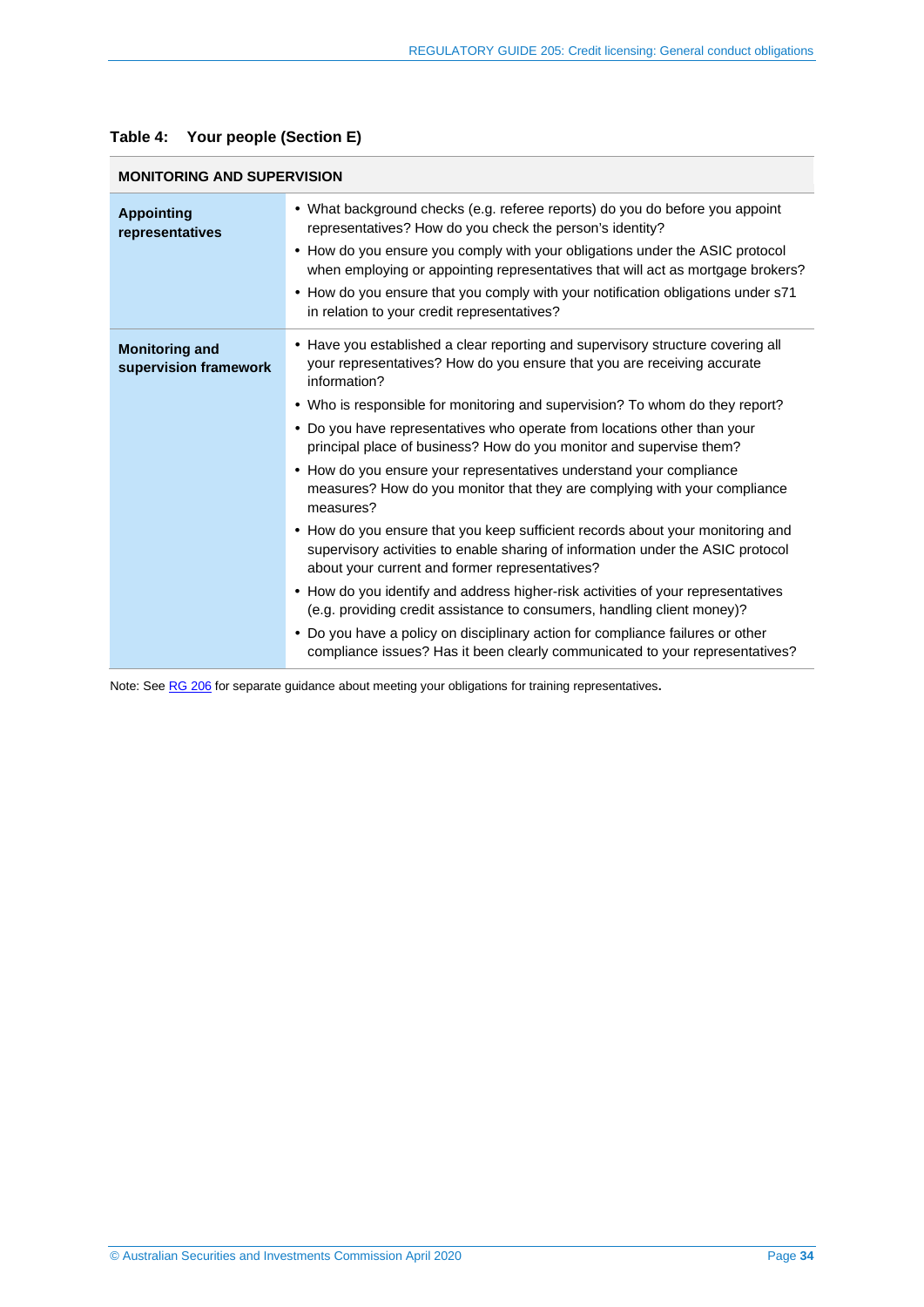| <b>TECHNOLOGICAL RESOURCES</b> |                                                                                                                                                                                           |  |
|--------------------------------|-------------------------------------------------------------------------------------------------------------------------------------------------------------------------------------------|--|
| <b>Adequacy of resources</b>   | • What technological resources (e.g. communications, IT) do you need to carry<br>out your business?                                                                                       |  |
|                                | • Have you identified key indicators that might show you do not have enough<br>technological resources? How do you monitor these key indicators?                                          |  |
| <b>IT framework</b>            | • Do you have an IT strategy to support your current and future operational<br>needs?                                                                                                     |  |
|                                | • Do you have a disaster recovery plan and do you test it regularly?                                                                                                                      |  |
|                                | • Do you have in-house IT staff to provide and/or manage the delivery of IT<br>services? If not, how are your IT services managed and delivered?                                          |  |
|                                | • Do you have outsourcing arrangements with third parties for the development<br>and maintenance of your IT systems?                                                                      |  |
|                                | • Do you have contracts with third parties that include service-level agreements?<br>If so, how often do you review levels of service delivery under those<br>agreements?                 |  |
| Data back-up and IT            | • Do you have data back-up and recovery plans?                                                                                                                                            |  |
| security                       | • How regularly do you back up your data and how are back-ups stored (e.g. are<br>they stored offsite)?                                                                                   |  |
|                                | • Do you have network security controls in place? How do you keep viruses out of<br>your system?                                                                                          |  |
|                                | • How do you protect confidential and other sensitive information?                                                                                                                        |  |
|                                | • Is access to physical IT infrastructure restricted?                                                                                                                                     |  |
| <b>HUMAN RESOURCES</b>         |                                                                                                                                                                                           |  |
| <b>Adequacy of resources</b>   | • What human resources do you need for each of your business activities (e.g.<br>compliance, monitoring and supervision, complaints handling)?                                            |  |
|                                | • Have you identified key indicators that might show you do not have enough<br>human resources? How do you monitor these key indicators?                                                  |  |
|                                | • How do you ensure extra staff are available when they are needed (e.g. to<br>supervise staff who have been involved in compliance failures)?                                            |  |
|                                | • How do you ensure client accounts and interests are monitored while staff are<br>absent?                                                                                                |  |
| <b>Human resources</b>         | • Do you have a recruitment process?                                                                                                                                                      |  |
| framework                      | • Do you have systems for inducting and training new staff?                                                                                                                               |  |
|                                | • Do you have a performance management process?                                                                                                                                           |  |
|                                | • Do you have a succession planning process?                                                                                                                                              |  |
|                                | • Do you have in-house human resources staff to provide and/or manage the<br>delivery of your human resources needs? If not, how are your human resources<br>needs managed and delivered? |  |
|                                | • Do you have outsourcing arrangements with third parties for the development and<br>maintenance of your human resources needs?                                                           |  |
|                                | • Do you have contracts with third parties that include service-level agreements? If<br>so, how often do you review levels of service delivery under those agreements?                    |  |

#### **Table 5: Your resources (Section [F\)](#page-27-0)**

Note: We have provided separate guidance about meeting your obligation to have adequate financial resources i[n RG 207.](https://asic.gov.au/regulatory-resources/credit/credit-general-conduct-obligations/rg-207-credit-licensing-financial-requirements/)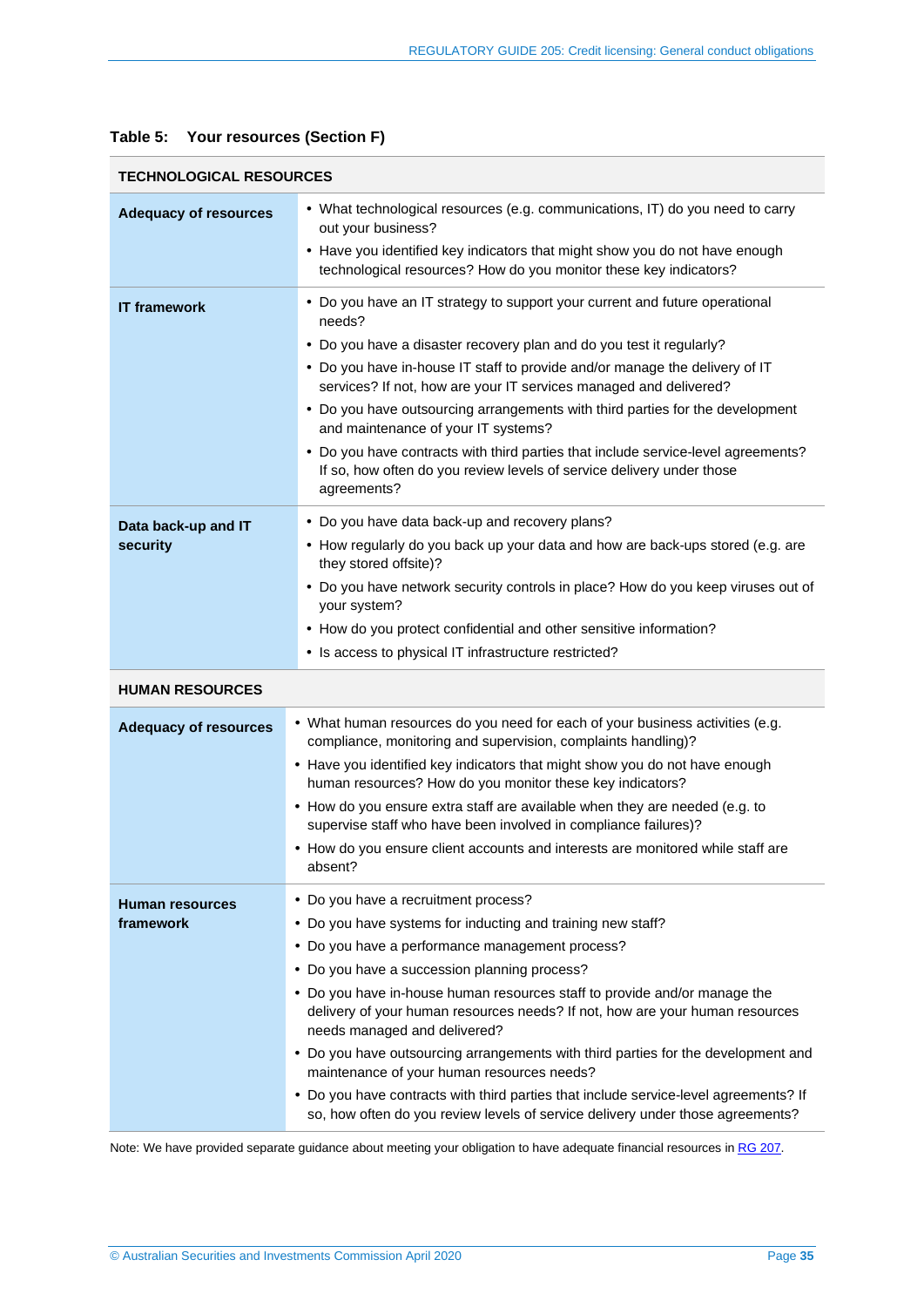# <span id="page-35-0"></span>**Key terms**

| Term                                                                     | <b>Meaning in this document</b>                                                                                                                                                                                                                                                                                           |
|--------------------------------------------------------------------------|---------------------------------------------------------------------------------------------------------------------------------------------------------------------------------------------------------------------------------------------------------------------------------------------------------------------------|
| AFS licensee                                                             | A person who holds an Australian financial services<br>licence under s913B of the Corporations Act                                                                                                                                                                                                                        |
|                                                                          | Note: This is a definition contained in s761A.                                                                                                                                                                                                                                                                            |
| AFCA                                                                     | Australian Financial Complaints Authority-AFCA is the<br>operator of the AFCA scheme, which is the external<br>dispute resolution scheme for which an authorisation<br>under Pt 7.10A of the Corporations Act is in force                                                                                                 |
| APRA                                                                     | Australian Prudential Regulation Authority                                                                                                                                                                                                                                                                                |
| ASIC                                                                     | Australian Securities and Investments Commission                                                                                                                                                                                                                                                                          |
| ASIC Act                                                                 | Australian Securities and Investments Commission Act<br>2001                                                                                                                                                                                                                                                              |
| ASIC protocol                                                            | ASIC Reference checking and information sharing<br>protocol                                                                                                                                                                                                                                                               |
| <b>ASIC Reference</b><br>checking and<br>information sharing<br>protocol | The protocol determined by ASIC under s47(3A) of the<br>National Credit Act and s912A(3A) of the Corporations<br>Act 2001 in ASIC Corporations and Credit (Reference<br>Checking and Information Sharing Protocol) Instrument<br>2021/429. The protocol applies in relation to mortgage<br>brokers and financial advisers |
| BIS                                                                      | <b>Bank for International Settlements</b>                                                                                                                                                                                                                                                                                 |
| body regulated by<br>APRA                                                | Has the meaning given in s3(2) of the Australian<br><b>Prudential Regulation Authority Act 1998</b>                                                                                                                                                                                                                       |
| broad compliance<br>obligations                                          | Means the obligations discussed in Section C of this<br>guide                                                                                                                                                                                                                                                             |
| carried over<br>instrument                                               | Has the meaning given in s4 of the Transitional Act                                                                                                                                                                                                                                                                       |
| COI lender                                                               | A person who was a credit provider or lessor who only<br>has a closed pool of carried over instruments as at 1 July<br>2010 and will not offer new credit contracts or consumer<br>leases from 1 July 2010                                                                                                                |
| credit legislation                                                       | Has the meaning given in s5 of the National Credit Act                                                                                                                                                                                                                                                                    |
| credit licence                                                           | An Australian credit licence under s35 of the National<br>Credit Act that authorises a licensee to engage in<br>particular credit activities                                                                                                                                                                              |
| credit licensee                                                          | A person who holds an Australian credit licence under<br>s35 of the National Credit Act                                                                                                                                                                                                                                   |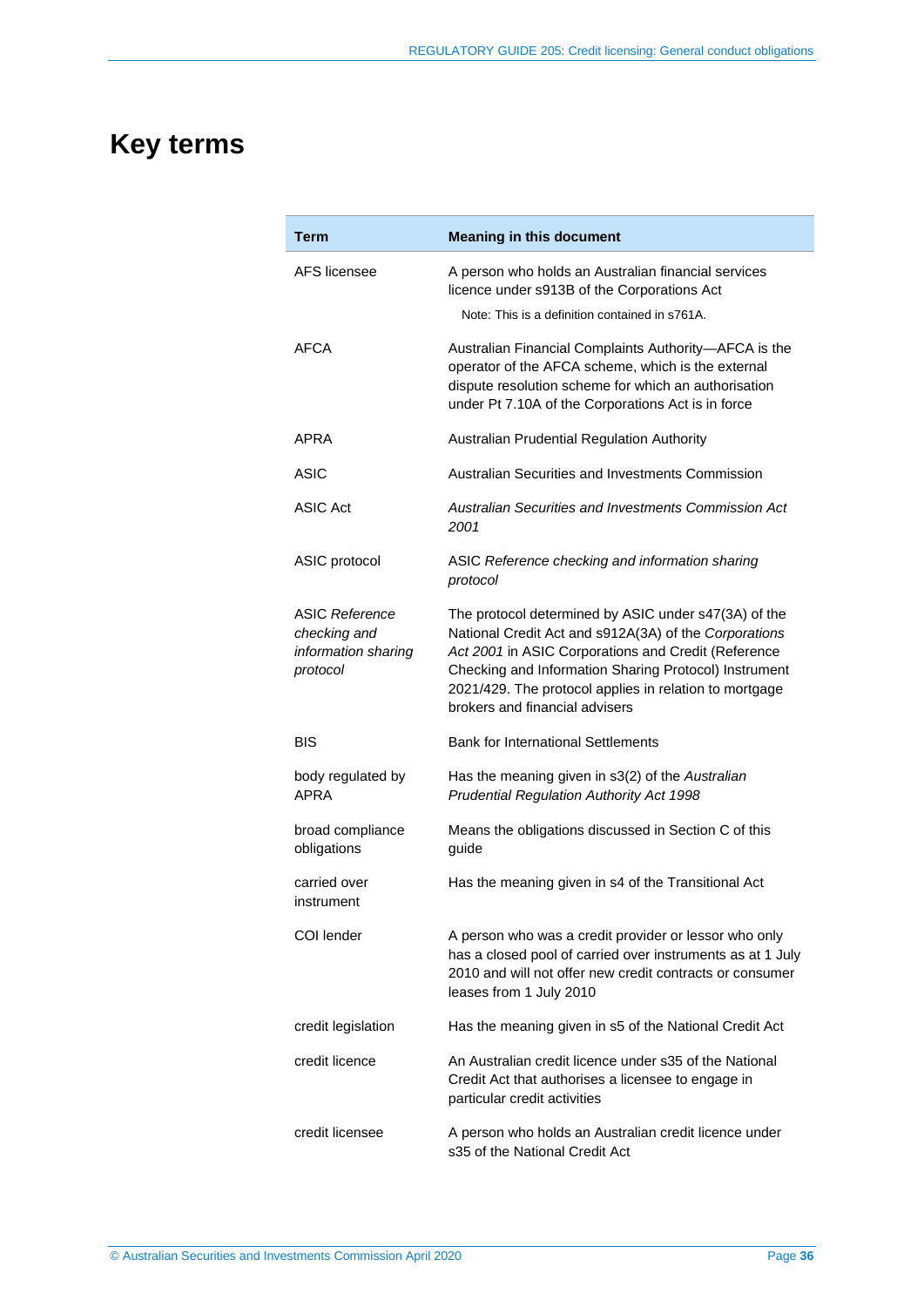| Term                                  | <b>Meaning in this document</b>                                                                                                                                           |
|---------------------------------------|---------------------------------------------------------------------------------------------------------------------------------------------------------------------------|
| Explanatory<br>Memorandum             | Explanatory Memorandum to the National Consumer<br>Credit Protection Bill 2009                                                                                            |
| general conduct<br>obligations        | The obligations under s47(1) of the National Credit Act                                                                                                                   |
| governing body                        | The board of directors, committee of management or<br>other governing body of the licensee (including, in relation<br>to a licensee who is a natural person, that person) |
| IAIS                                  | International Association of Insurance Supervisors                                                                                                                        |
| <b>IOSCO</b>                          | International Organization of Securities Commissions                                                                                                                      |
| <b>National Credit Act</b>            | National Consumer Credit Protection Act 2009                                                                                                                              |
| <b>National Credit Code</b>           | National Credit Code at Sch 1 to the National Credit Act                                                                                                                  |
| <b>National Credit</b><br>Regulations | National Consumer Credit Protection Regulations 2010                                                                                                                      |
| reg 9 (for example)                   | A regulation of the National Credit Regulations (in this<br>example numbered 9), unless otherwise specified                                                               |
| representative                        | Has the meaning given in s5 of the National Credit Act                                                                                                                    |
| RG 206 (for example)                  | An ASIC regulatory guide (in this example numbered<br>206)                                                                                                                |
| s47 (for example)                     | A section of the National Credit Act (in this example<br>numbered 47), unless otherwise specified                                                                         |
| Sch 2 item 2.17 (for<br>example)      | An item of a schedule to the National Credit Regulations<br>(in this example, item 2.17 of Sch 2), unless otherwise<br>specified                                          |
| <b>Transitional Act</b>               | National Consumer Credit Protection (Transitional and<br>Consequential Provisions) Act 2009                                                                               |
| Transitional<br>Regulations           | National Consumer Credit Protection (Transitional and<br>Consequential Provisions) Regulations 2010                                                                       |
| unlicensed COI<br>lender              | Has the meaning given in s5 of the National Credit Act,<br>as modified by item 2.4 of Sch 2 to the National Credit<br>Regulations                                         |
| you                                   | A credit licensee, an applicant for a credit licence, or an<br>unlicensed COI lender                                                                                      |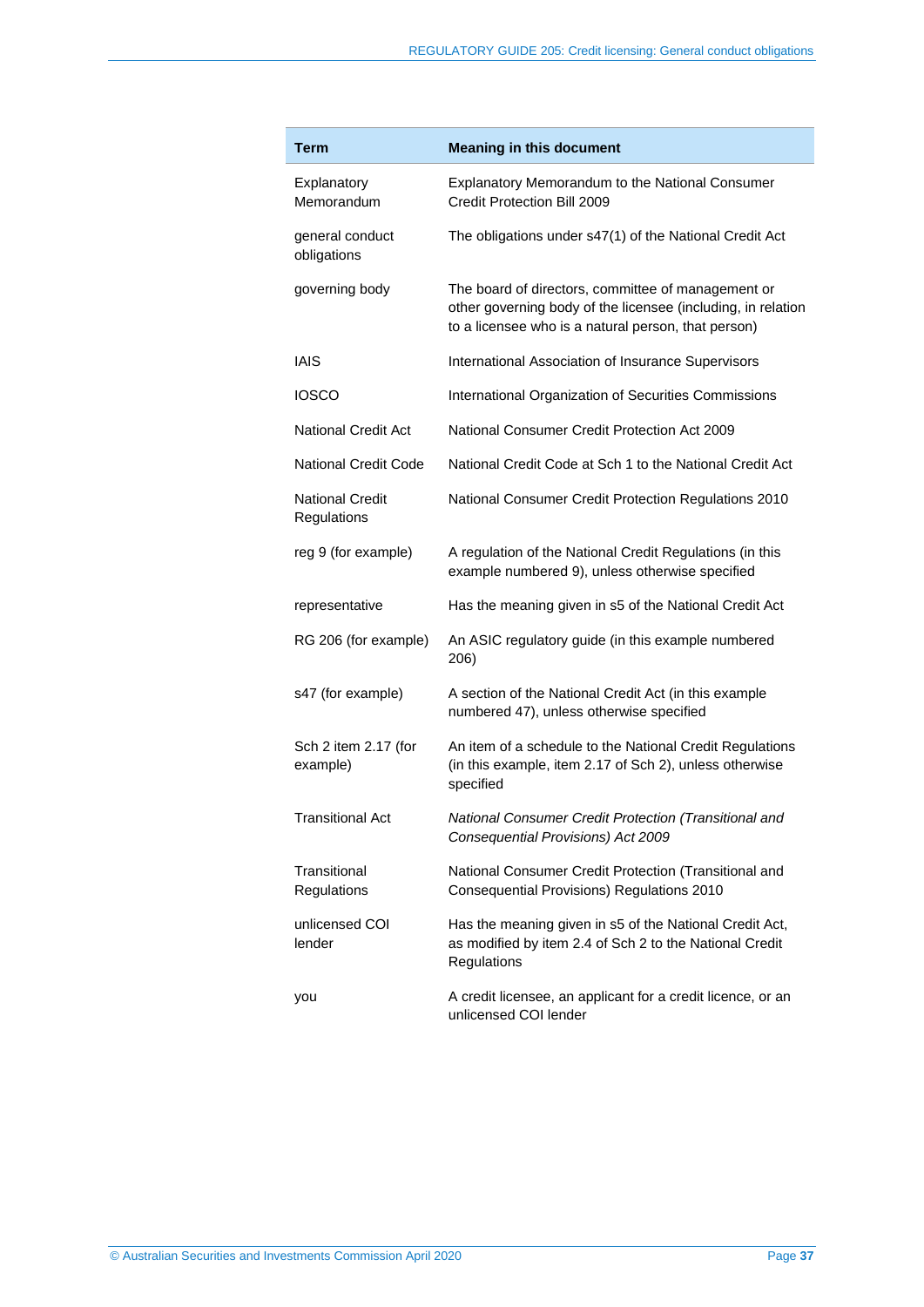## <span id="page-37-0"></span>**Related information**

#### **Headnotes**

ASIC protocol; broad compliance obligations; carried over instrument; COI lender; conflicts of interest; credit licensees; financial, technological and human resources; general conduct obligations; key compliance concepts; monitoring and supervision of representatives; reference checking; risk management; unlicensed COI lender

#### **Regulatory guides**

[RG 165](https://asic.gov.au/regulatory-resources/find-a-document/regulatory-guides/rg-165-licensing-internal-and-external-dispute-resolution/) *Licensing: Internal and external dispute resolution*  [RG 203](https://asic.gov.au/regulatory-resources/find-a-document/regulatory-guides/rg-203-do-i-need-a-credit-licence/) *Do I need a credit licence?* [RG 204](https://asic.gov.au/regulatory-resources/find-a-document/regulatory-guides/rg-204-applying-for-and-varying-a-credit-licence/) *Applying for and varying a credit licence* [RG 206](https://asic.gov.au/regulatory-resources/credit/credit-general-conduct-obligations/rg-206-credit-licensing-competence-and-training/) *Credit licensing: Competence and training*  [RG 207](https://asic.gov.au/regulatory-resources/credit/credit-general-conduct-obligations/rg-207-credit-licensing-financial-requirements/) *Credit licensing: Financial requirements* [RG 209](https://asic.gov.au/regulatory-resources/find-a-document/regulatory-guides/rg-209-credit-licensing-responsible-lending-conduct/) *Credit licensing: Responsible lending conduct* [RG 210](https://asic.gov.au/regulatory-resources/credit/credit-general-conduct-obligations/rg-210-compensation-and-insurance-arrangements-for-credit-licensees/) *Compensation and insurance arrangements for credit licensees* [RG 267](https://asic.gov.au/regulatory-resources/find-a-document/regulatory-guides/rg-267-oversight-of-the-australian-financial-complaints-authority/) *Oversight of the Australian Financial Complaints Authority* [RG 271](https://asic.gov.au/regulatory-resources/find-a-document/regulatory-guides/rg-271-internal-dispute-resolution/) *Internal dispute resolution*

### **Information sheets**

[INFO 97](https://asic.gov.au/for-finance-professionals/credit-licensees/applying-for-and-managing-your-credit-licence/guidance-for-small-credit-businesses/) *Guidance for small credit businesses* [INFO 110](https://asic.gov.au/for-finance-professionals/credit-licensees/your-ongoing-credit-licence-obligations/lenders-with-carried-over-instruments/) *Lenders with carried over instruments* [INFO 257](https://asic.gov.au/regulatory-resources/financial-services/reference-checking-directory-for-financial-services-industry/asic-reference-checking-and-information-sharing-protocol/) *ASIC reference checking and information sharing protocol*

#### **Legislation**

*Australian Prudential Regulation Authority Act 1998*, s3(2) ASIC Act, s52 Corporations Act, s912A(1)(aa), 913B Corporations Regulations 2001, reg 7.6.03(g)